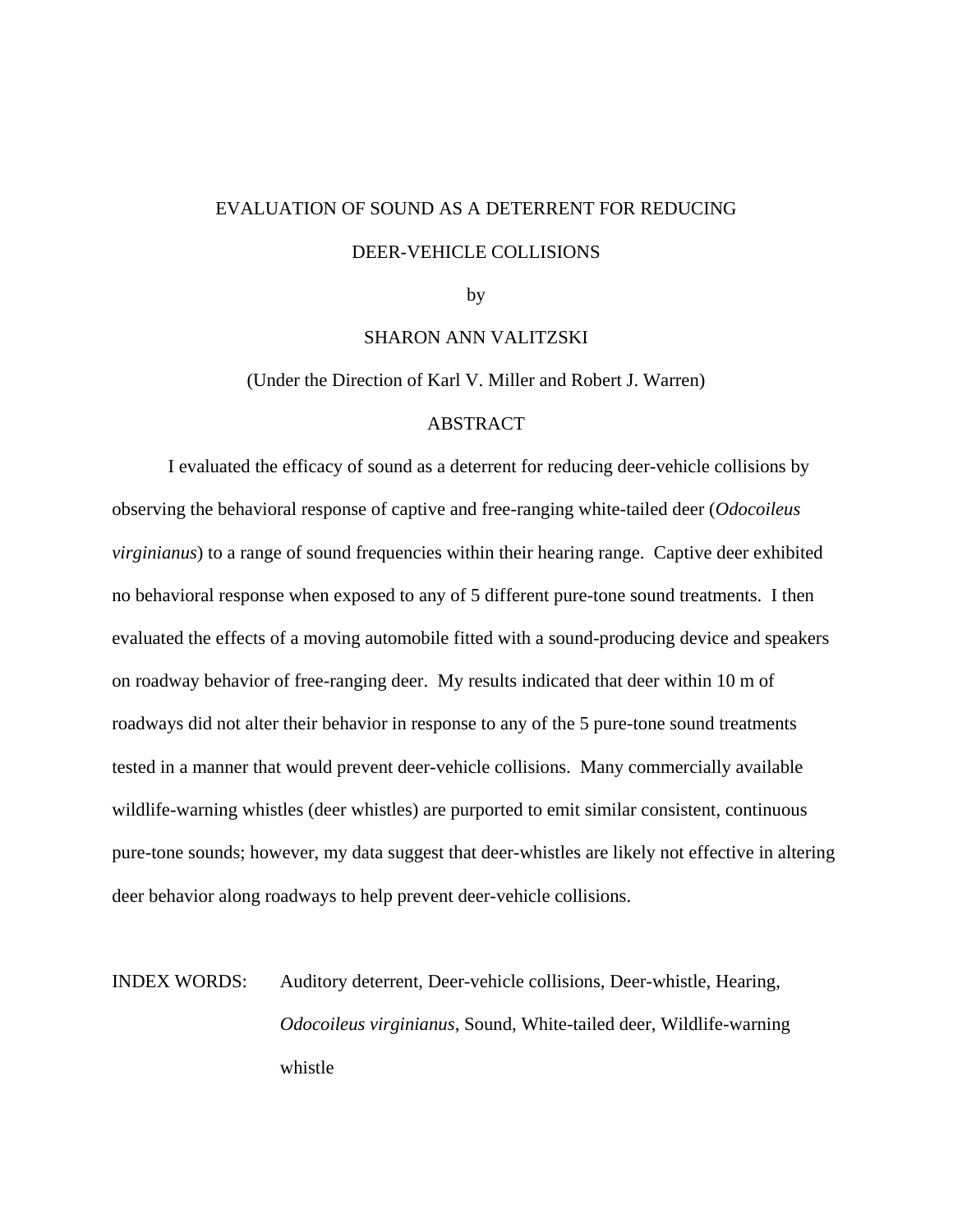### EVALUATION OF SOUND AS A DETERRENT FOR REDUCING

### DEER-VEHICLE COLLISIONS

by

### SHARON ANN VALITZSKI

B.S., University of Georgia, 2004

A Thesis Submitted to the Graduate Faculty of The University of Georgia in Partial Fulfillment

of the Requirements for the Degree

MASTER OF SCIENCE

ATHENS, GEORGIA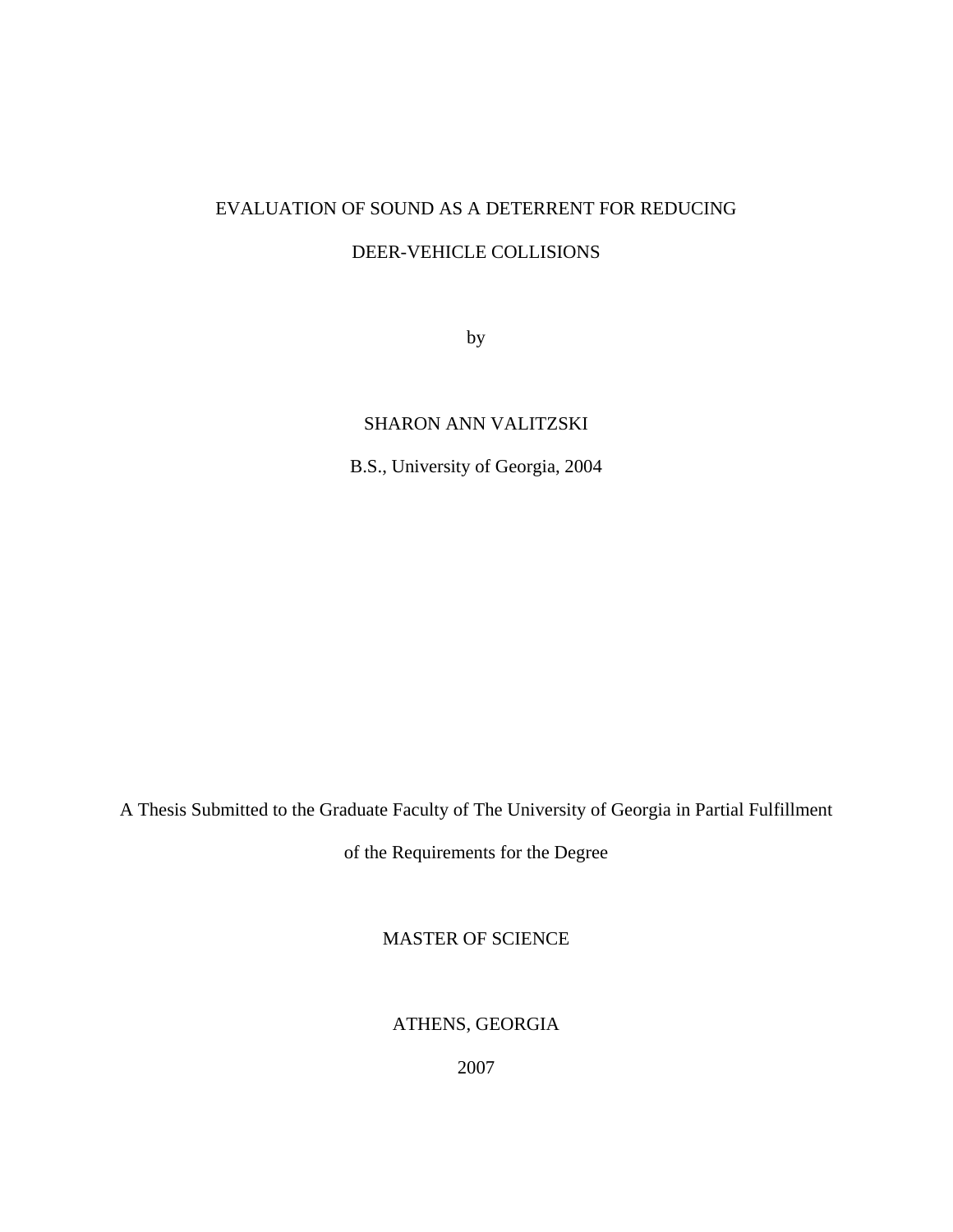© 2007

Sharon Ann Valitzski

All Rights Reserved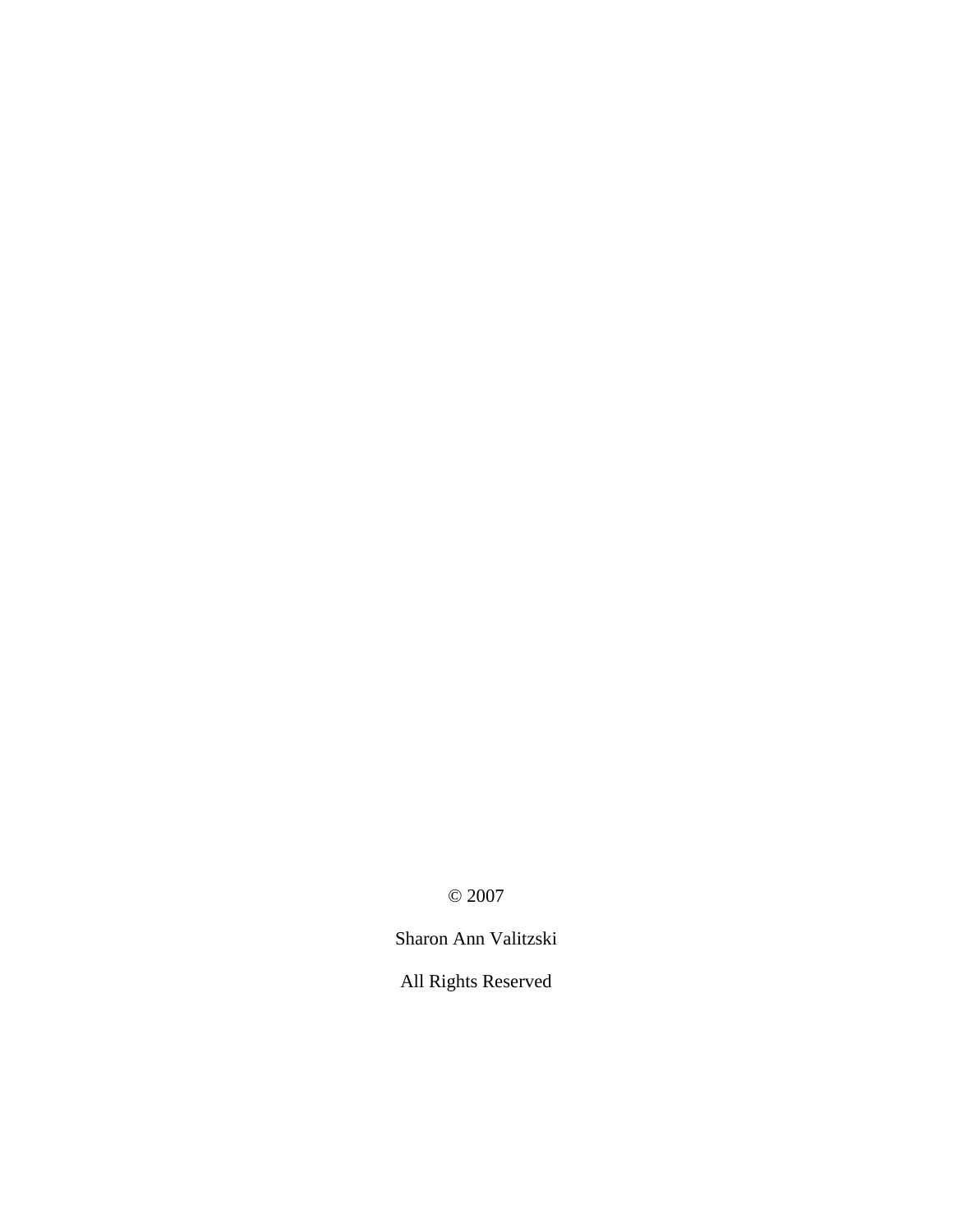### EVALUATION OF SOUND AS A DETERRENT FOR REDUCING

### DEER-VEHICLE COLLISIONS

by

### SHARON ANN VALITZSKI

Major Professors: Karl V. Miller

Robert J. Warren

Committee: Steven B. Castleberry W. Dale Greene

Electronic Version Approved:

Maureen Grasso Dean of the Graduate School The University of Georgia August 2007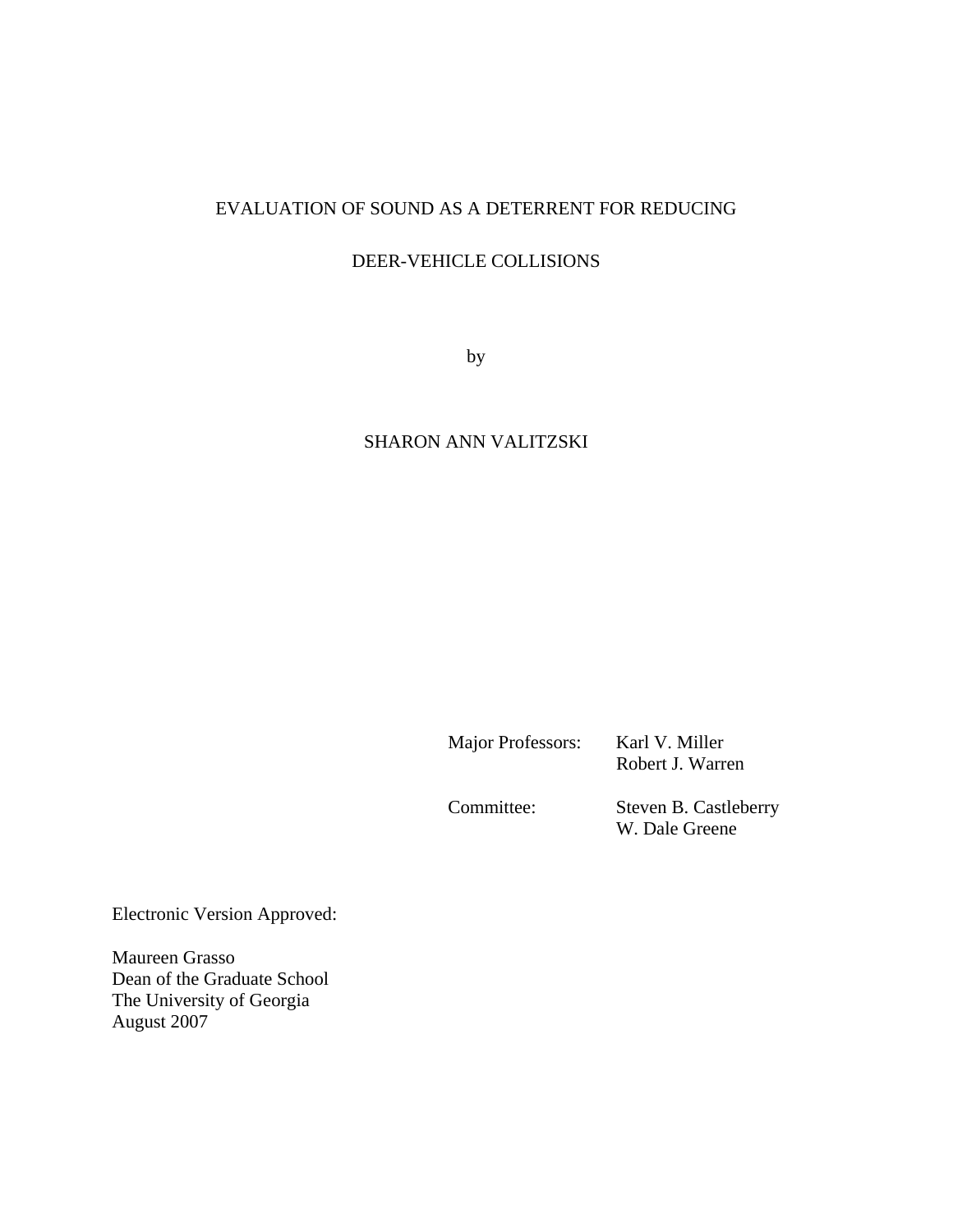### DEDICATION

### DEDICATED TO MOLLY, ELSIE, RALLY, AND ELVIRA.

Though you were lost before this was finished, you made it fun while you were here. You will never be forgotten.

*"The best fertilizer is the foot steps of the landowner."* 

*"Find a job you love and you will never have to work a day in your life."* 

~Confucius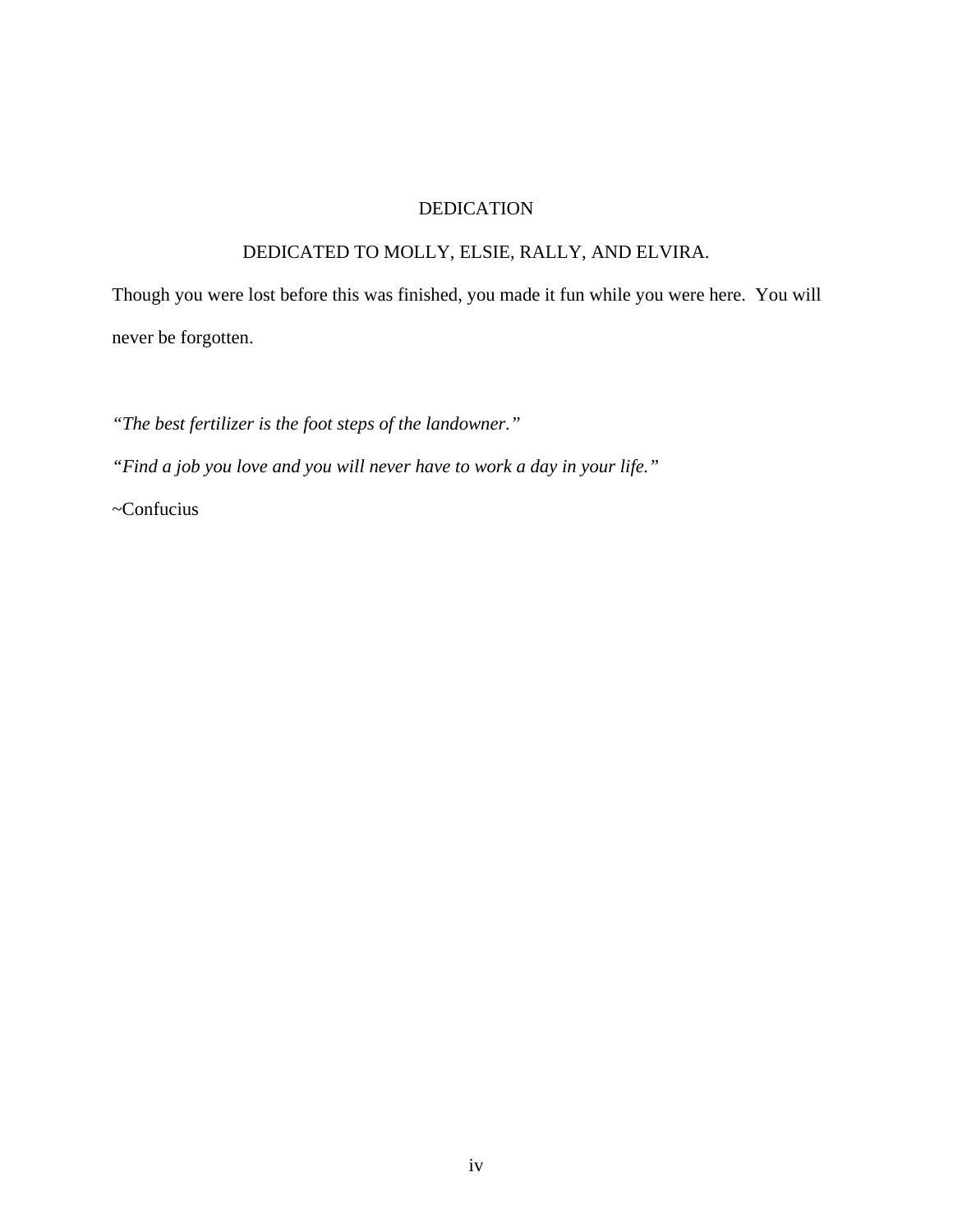#### ACKNOWLEDGMENTS

This project was funded by the Georgia Department of Transportation through the Governor's Office of Highway Safety and the National Highway Traffic Safety Administration and the Daniel B. Warnell School of Forestry and Natural Resources, University of Georgia. Additional funding was provided by the Jack H. Berryman Institute.

I am thankful to have had the opportunity to work under Drs. Karl V. Miller and Robert J. Warren. Their endless wisdom and confidence in my abilities made me return to school and kept me working hard. I thank Dr. George R. Gallagher for supporting me during my field season at Berry College. I also thank Drs. Steven B. Castleberry and W. Dale Greene for editorial advice.

Special thanks to Gino J. D'Angelo, who provided technical support, editorial advice, encouragement, and friendship. In other words, he answered my endless questions! Thanks to David A. Osborn, who helped with the captive trials and ate lots of lunches with me. Joseph G. D'Angelo provided technical support in the construction of the sound-emitting equipment and spent late nights setting up the field trials. I'd like to thank all of the students at Berry College who gave their time for the success of this project.

I will always be grateful to my parents, Jim and Charlotte Valitzski, who supported me and pushed me to strive harder. I thank Kim, Ben, Gretchen, and Hudson, for their continued support. I couldn't live without my college roommates, Jan Forrest and Ami Flowers, who kept me strong and listened to me whine. Finally, I'd like to thank my husband, Nick Holbrooks, for putting up with me during these struggles. I couldn't have done it without you by my side.

v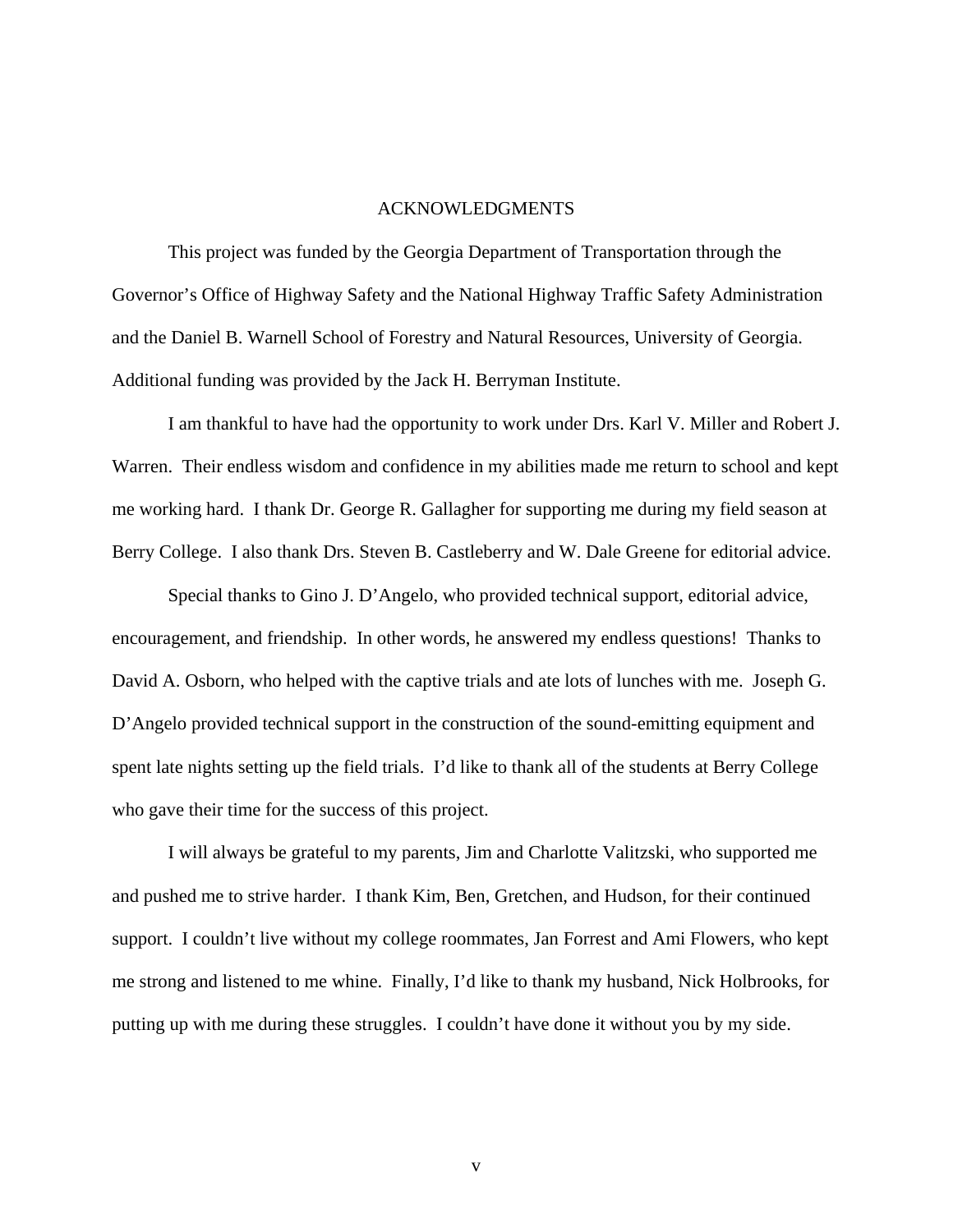### **TABLE OF CONTENTS**

|                | Page                                                    |
|----------------|---------------------------------------------------------|
|                |                                                         |
| <b>CHAPTER</b> |                                                         |
| $\mathbf{1}$   |                                                         |
|                |                                                         |
|                |                                                         |
|                |                                                         |
|                |                                                         |
| $\overline{2}$ | BEHAVIORAL RESPONSES OF WHITE-TAILED DEER TO A VEHICLE- |
|                |                                                         |
|                |                                                         |
|                |                                                         |
|                |                                                         |
|                |                                                         |
|                |                                                         |
|                |                                                         |
|                | .23                                                     |
|                |                                                         |
|                |                                                         |
| 3              |                                                         |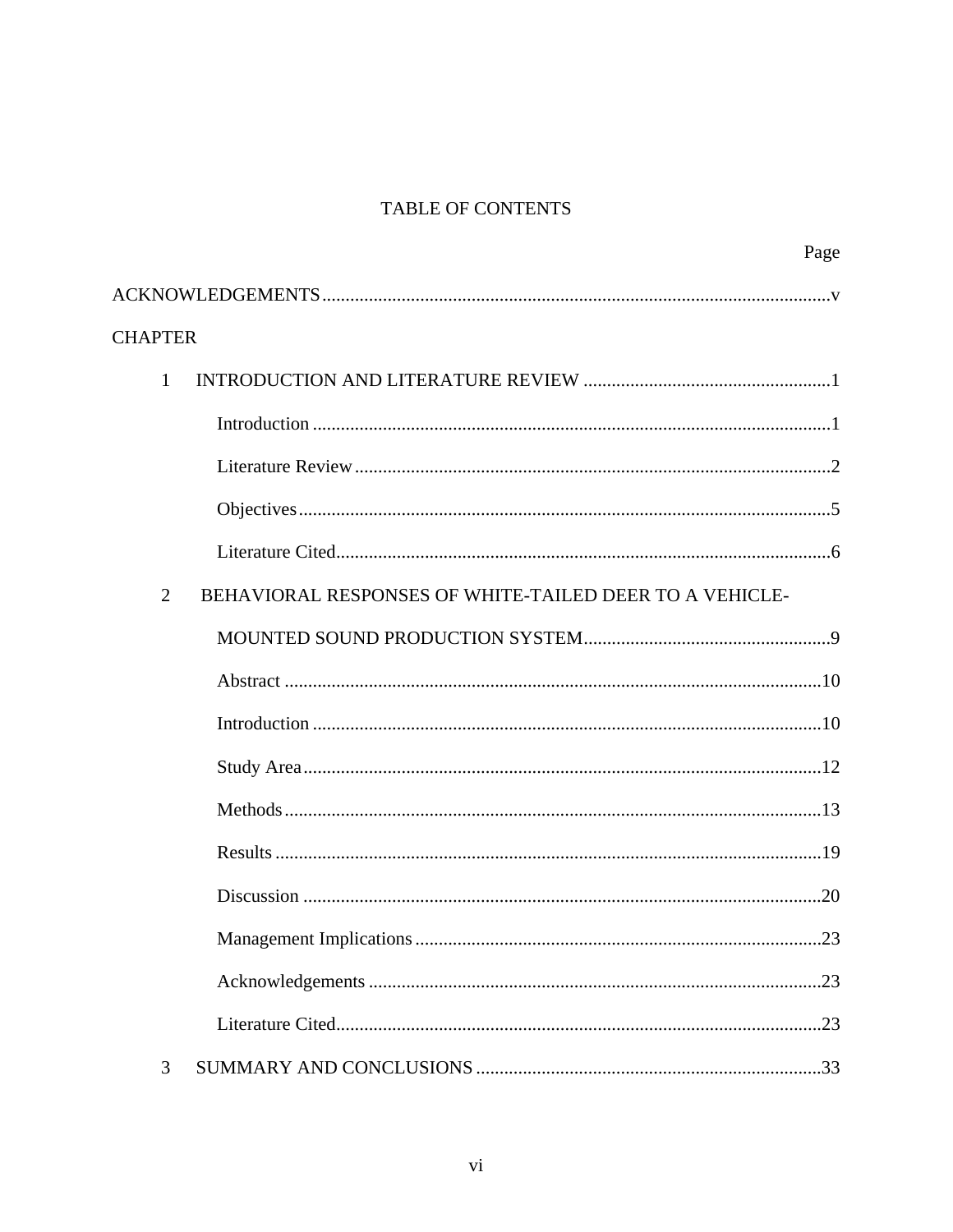### CHAPTER 1

### INTRODUCTION AND LITERATURE REVIEW

#### **INTRODUCTION**

 Deer (*Odocoileus* spp.)-vehicle collisions are an increasingly important concern for the public and agencies charged with managing wildlife populations or highway safety. Increasing deer populations, coupled with expanding transportation systems, have led to a rise in the number of deer-vehicle collisions (Romin and Bissonette 1996). Annually, there are approximately 1.5 million deer-vehicle collisions at a cost of nearly \$1 billion in damages (Sullivan and Messmer 2003). On average, 51,000 collisions are reported each year within the state of Georgia (J. Beardon, Georgia Department of Natural Resources Wildlife Resources Division, personal communication).

Despite public demand for more effective measures to keep deer off of roadways, few states have conducted scientific research on mitigation techniques before deployment (Romin and Bissonette 1996). Deer whistles are perhaps the most widely marketed and utilized mitigation technique available. Manufacturers of deer whistles state that the devices produce ultrasonic frequencies that should deter deer from roads by warning them of an approaching vehicle (Hornet Deer Whistle 2002, Deer Alert 2007, Save-A-Deer Whistle 2007). The manufacturers also claim that deer whistles emit consistent, continuous sounds when activated. Pure tones are defined as continuous sounds of equal intensity at a single frequency (Martin 1994), which can be produced using standard commercially available equipment. Scheifele et al.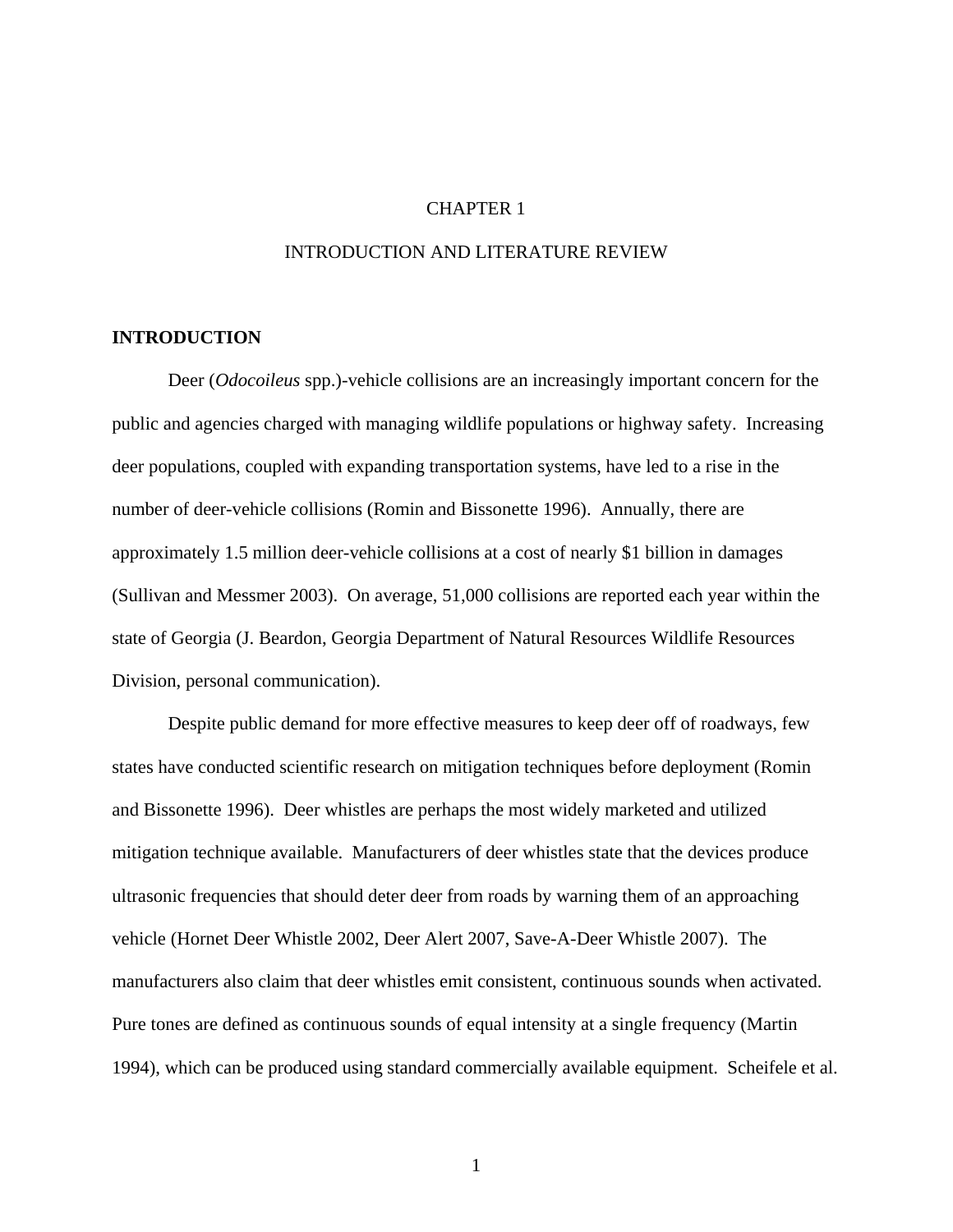(2003) tested the actual frequencies emitted from deer whistles, and found they produced pure tone sounds. Based on this study and other similarities between sounds elicited by deer whistles and pure tones, the objective of this research was to evaluate the efficacy of pure-tone sounds throughout the full range of deer hearing for altering the behavior of free-ranging deer along roadways.

### **LITERATURE REVIEW**

There has been little scientific research conducted on the perception and behavioral response of white-tailed deer (*O. virginianus*) to sound. As a preliminary step towards developing an understanding of hearing abilities of deer, auditory brainstem response tests were conducted on captive deer at the University of Georgia's Whitehall Captive Deer Research Facility (D'Angelo et al. 2007). By recording the neurological responses of 13 sedated whitetailed deer to a range of sound frequencies at varying intensities, D'Angelo et al. (2007) determined that the range of white-tailed deer hearing included frequencies of sound from 0.25 kHz-30 kHz, with best hearing sensitivity from 4 kHz to 8 kHz. The upper limit of human hearing is approximately 20 kHz (Durrant and Lovrinic 1995), and any sound greater than this is considered ultrasonic. As deer could hear >20 kHz, these results suggest that ultrasonic sounds have potential for use as auditory deterrents for prevention of deer-vehicle collisions.

Measurements of the actual frequencies emitted from a selection of commercially sold deer-whistles showed that those whistles tested did not produce the ultrasonic sounds claimed by the manufacturer (Scheifele et al. 2003). Closed-end deer-whistles produced sound at 3.3 kHz, while open-end whistles produced sound at 12 kHz. Schildwachter et al. (1989) reported that deer-whistles did not emit recordable sounds at manufacturer-recommended vehicle speeds (<89 km/h), but when hand-blown, produced sound at 18-20 kHz accompanied by an audible whistle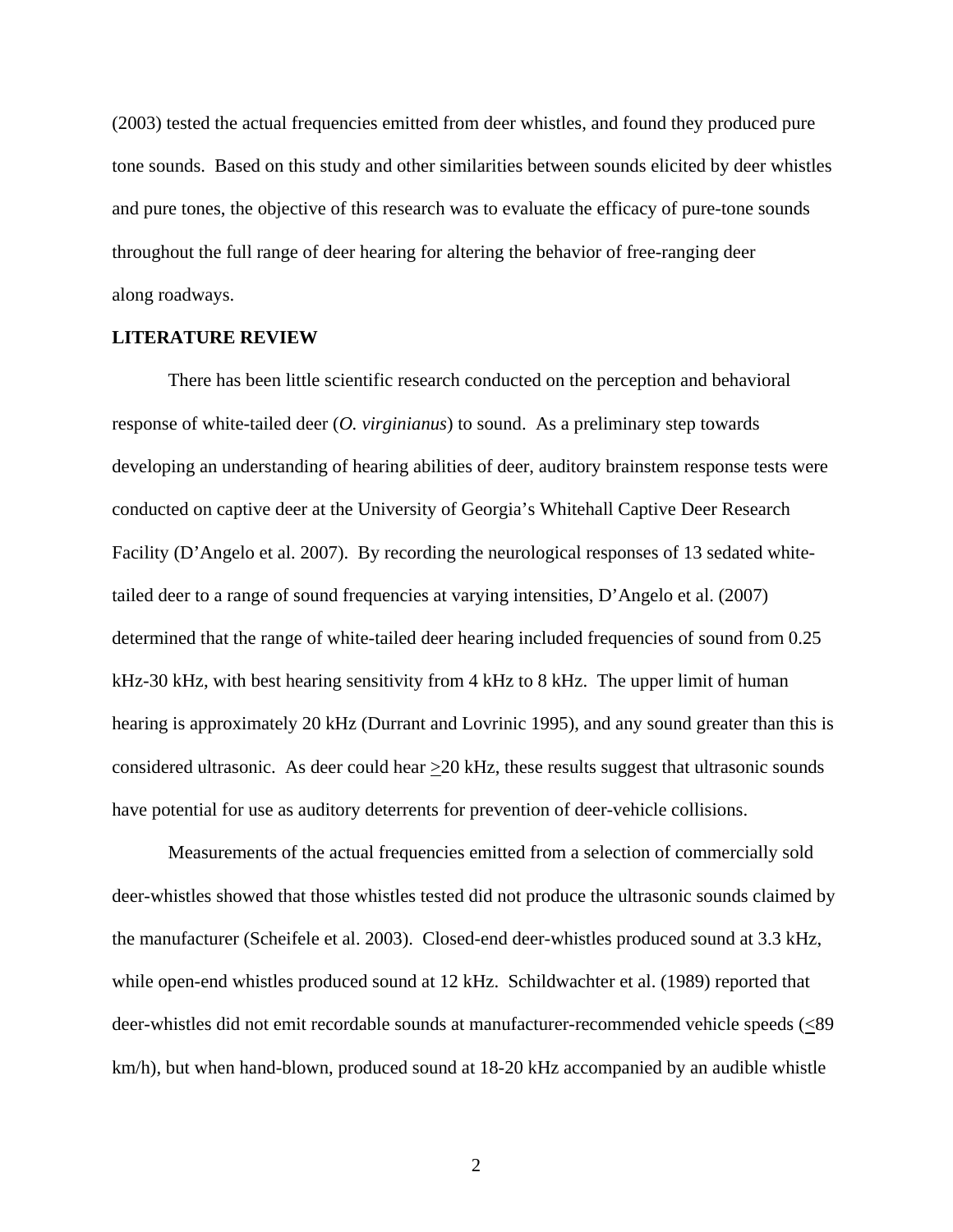(2 kHz). They also reported no behavioral responses of deer exposed to traveling vehicles equipped with whistles.

Bender (2003) found that the ROO-Guard, a sound device designed to deter kangaroos (*Macropus rufus*) by masking their ability to hear their natural predators, did not alter behavior of captive kangaroos and there was no reduction in free-ranging kangaroo density compared to control sites where the device was not used. She also found that the ROO-Guard sound comprised only a small component of ultrasonic frequencies and concluded that the ROO-Guard would be ineffective at reducing kangaroo damage to crops or deterring them from roadsides.

Information is limited regarding ungulate responses to auditory deterrents in actual roadway conditions. Romin and Dalton (1992) noted no differences in behavioral responses of 150 groups of mule deer (*O. hemionus*) exposed to either of two brands of deer whistles (brand not specified). They indicated that auditory deterrents may be ineffective at reducing deervehicle collisions and outlined the need for more research on the effects of sounds on behavior of ungulates along roadways.

The behavioral response of target animals to an auditory deterrent may depend on the type of sound emitted. Pure tones are single frequency, continuous sounds at equal intensity (Martin 1994). Complex sounds resemble sounds occurring in nature (i.e., deer vocalizations) and are composed of two or more pure tones of different frequencies that are generated simultaneously and repeated over time. Complex sounds are rapid-change stimuli, with fast neurological onset caused by simultaneous firing of the auditory nerve fibers (Hall 1992, Jacobson 1994).

In contrast to complex sounds, pure tones are considered prolonged-onset stimuli which produce a slower neurological response that lasts for the duration of the sound stimuli.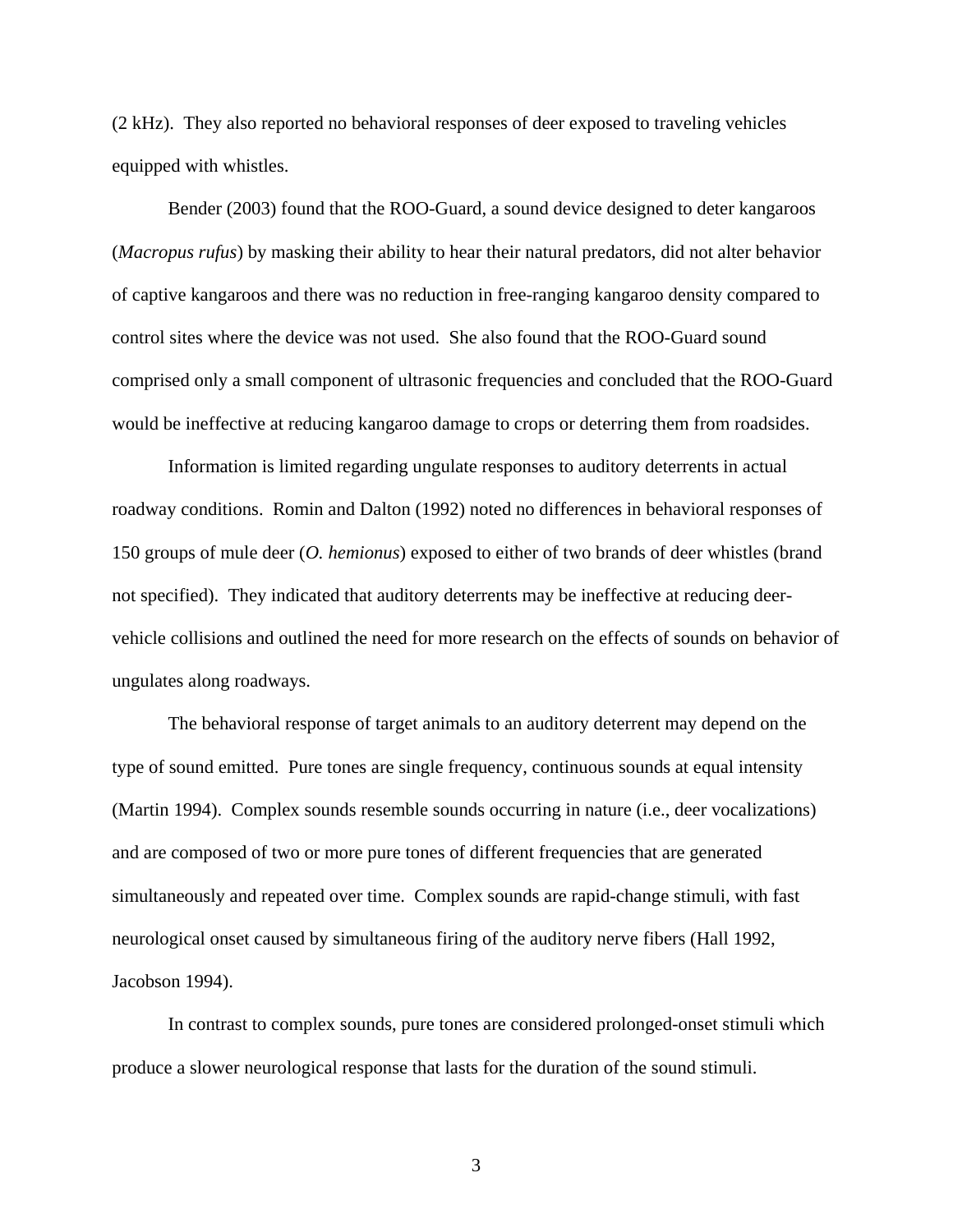Therefore, if the purpose of sound is to produce a rapidly changing behavioral response, complex sounds may be more applicable than pure tones for management of wildlife damage. However, direct testing of complex sounds on deer feeding behavior has shown that these auditory deterrents either have no effect on deer behavior, do not produce the desired responses by deer, or the effectiveness of the devices diminishes after a short time interval of exposure. For example, sound devices such as propane exploders have proven ineffective at reducing deer damage to corn fields (Gilsdorf et al. 2004a). Bioacoustic frightening devices, which used distress and alarm calls from live-captured deer, were also shown to be ineffective, as trackcount indices and use-areas of radio-collared deer did not differ among control plots and plots where the frightening device was active (Gilsdorf et al. 2004b). VerCauteren et al. (2005) found that elk (*Cervus elaphus*) and mule deer did not change their feeding behavior when the Critter  $Gitter^{TM}$  acoustic frightening device was in place. The Critter Gitter device was designed to protect gardens and landscaping from wildlife damage by producing beeps that vary in pattern when the device is activated by the detection of an animal with passive-infared sensors. Likewise, Belant et al. (1998) tested motion-activated acoustic frightening devices, which also emit sound only when activated by the deer, and found that although these sound devices had an initial effect, deer quickly habituated to the sound and continued using corn fields at levels comparable to before the sound devices were put into use. When testing the effectiveness of the Yard-Guard, a regular-interval acoustic frightening device, Curtis et al. (1995) found no significant difference in apple consumption among test areas. Similarly, Ujvari et al. (2004) found that fallow deer (*Dama dama*) visiting a feeding station exhibited increasing indifference over time to pre-recorded sounds produced by acoustic road markings and concluded that the deer habituated to the acoustic stimulus.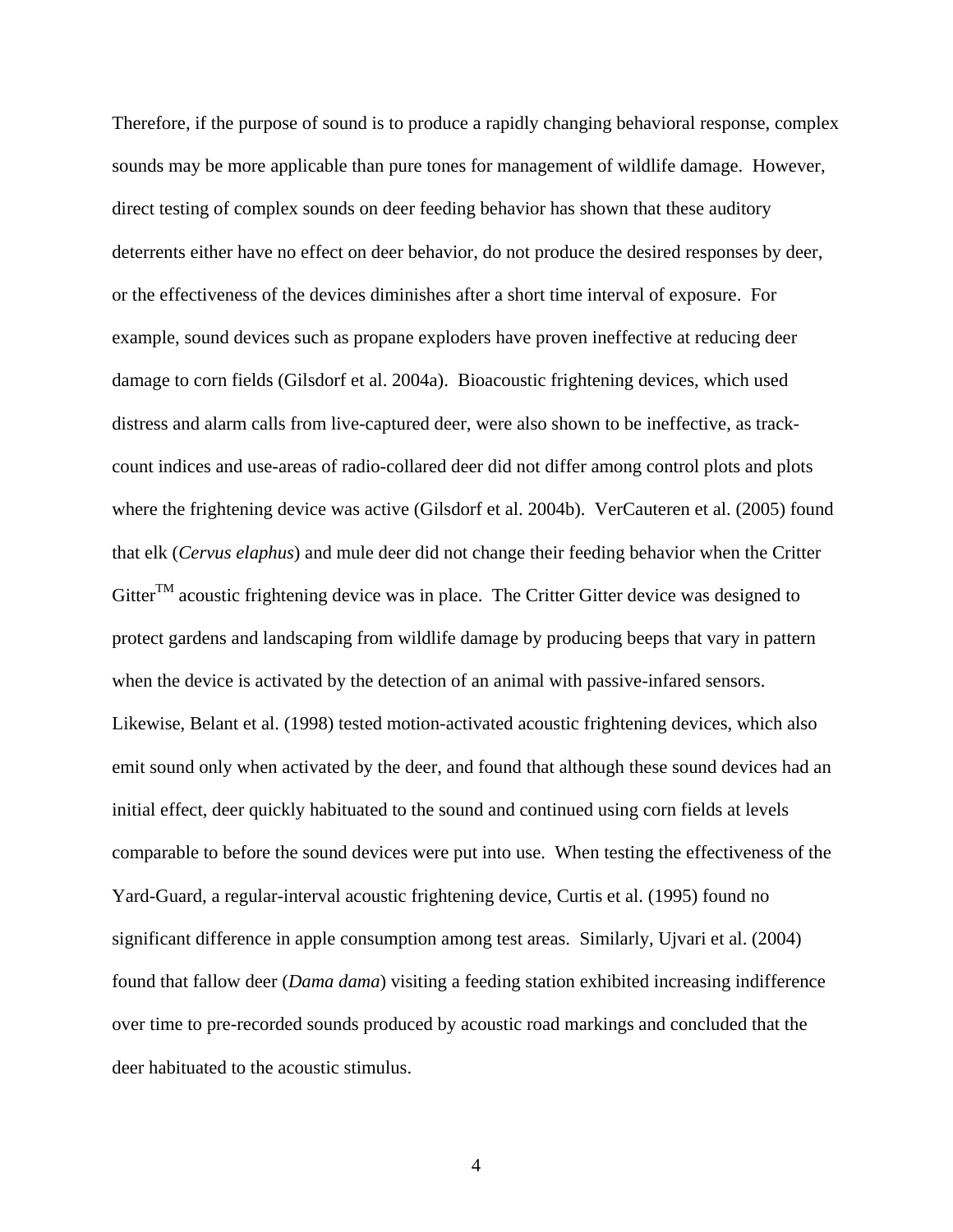The results of previous research suggest that auditory deterrents may be an unreliable method for altering deer behavior such that deer-vehicle collisions may be prevented. These studies looked primarily at commercially available devices. We investigated behavioral responses of deer to sounds within their known hearing range in a controlled field application. As sound stimuli must be neurologically significant to the animal to produce a behavioral response (Jacobson 1994), Belant et al. (1998) suggested that the lack of negative reinforcement associated with auditory deterrents prevents frightening devices from being effective deterrents for white-tailed deer. Thus, testing pure tones sounds to investiage the efficacy of sound deterrents is necessary to gauge if there is potential for these devices to reduce deer-human conflicts.

#### **OBJECTIVES**

- 1. Determine the behavioral responses of captive white-tailed deer to a range of sound frequencies within their hearing range.
- 2. Evaluate the effect of sounds on altering behavior of free-ranging deer along roadways.

#### **Thesis Format**

 This thesis is written in manuscript format. Chapter 1 presents a literature review and background for this study. Chapter 2 is a manuscript that will be submitted to Journal of Wildlife Management describing my experiments evaluating the behavioral responses of whitetailed deer to a vehicle-mounted sound-production system. Chapter 3 summarizes and concludes the findings of my thesis research.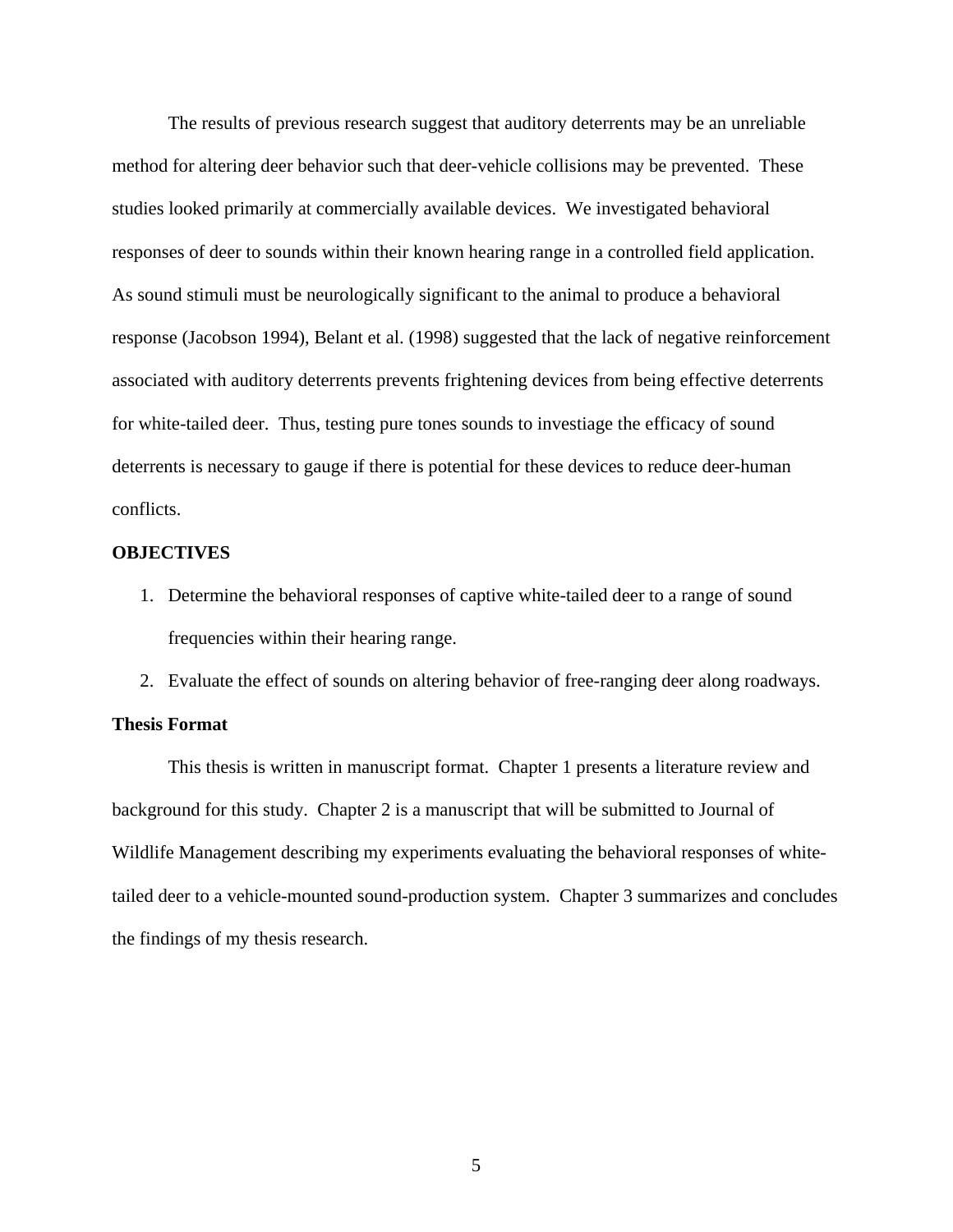### **LITERATURE CITED**

- Belant, J. L., T. W. Seamans, and L. A. Tyson. 1998. Evaluation of electronic frightening devices as white-tailed deer deterrents. Proceedings of the Vertebrate Pest Conference 18:107-110.
- Bender, H. 2003. Deterrence of kangaroos from agricultural areas using ultrasonic frequencies: efficacy of a commercial device. Wildlife Society Bulletin 31:1037-1046.
- Curtis, P. D., C. Fitzgerald, and M. E. Richmond. 1997. Evaluation of the Yard Gard ultrasonic yard protector for repelling white-tailed deer. Proceedings of the Eastern Wildlife Damage Control Conference 7:172-176.
- D'Angelo, G. J., A. R. De Chiccis, D. A. Osborn, G. R. Gallagher, R. J. Warren, and K.V. Miller. 2007. Hearing range of white-tailed deer as determined by auditory brainstem response. Journal of Wildlife Management 71:1238–1242
- Deer Alert Animal Warning Device. 2007. Sav-A-Life homepage. <http://www.dozealert.com>. Accessed 10 May 2007.
- Durrant J. D., and J. H. Lovrinic. 1995. Bases of hearing science. Williams and Wilkins, Baltimore, Maryland, USA.
- Gilsdorf, J. M., S. E. Hygnstrom, K. C. VerCauteren, E. E. Blankenship, and R. M. Engeman. 2004a. Propane exploders and electronic guards were ineffective at reducing deer damage in cornfields. Wildlife Society Bulletin 32:521-531.
- Gilsdorf, J. M., S. E. Hygnstrom, K. C. VerCauteren, E. E. Blankenship, R. M. Engeman,.and G. M. Clements. 2004b. Evaluation of a deer activated bio-acoustic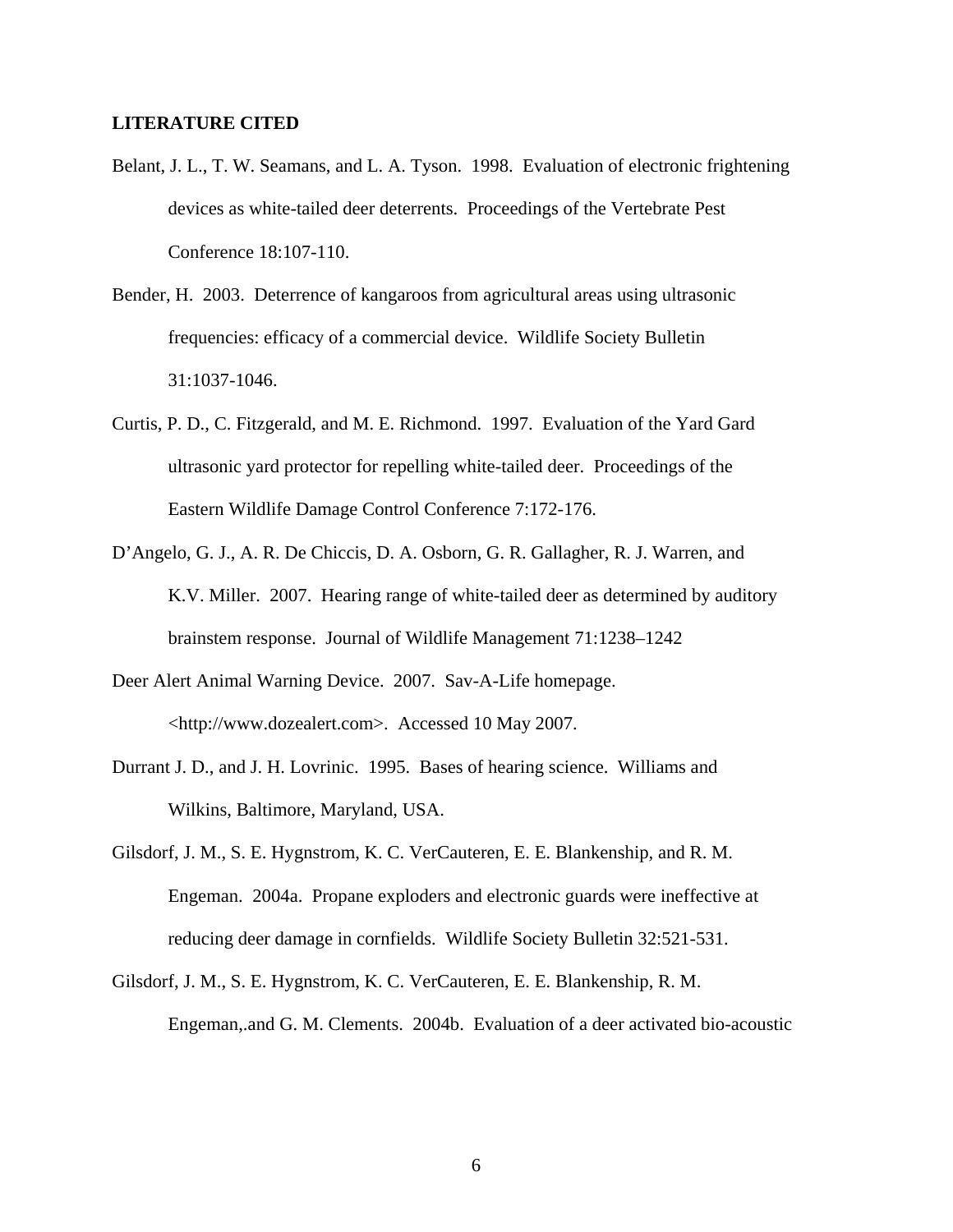frightening device for reducing deer damage in cornfields. Wildlife Society Bulletin 32:515-523.

- Hall, J. W. 1992. Handbook of auditory evoked responses. Allyn and Bacon, Boston Massachusetts, USA.
- Hornet Deer Whistle. 2002. Hornet homepage. <http://www.deer-whistle.com>. Accessed 4 May 2007.
- Jacobson, J. T. editor 1994. Principles and applications in auditory evoked responses. Allyn and Bacon, Boston, Massachusetts, USA.
- Martin, F. N. 1994. Introduction to audiology. Fifth edition. Prentice Hall, Englewood Cliffs, New Jersey, USA.
- Romin L. A. and J. A. Bissonette. 1996. Deer-vehicle collisions: status of state monitoring activities and mitigation effects. Wildlife Society Bulletin 24:276-283.
- Romin, L. A., and L. B. Dalton. 1992. Lack of response by mule deer to wildlife warning whistles. Wildlife Society Bulletin 20:382-384.
- Save-A-Deer Whistle. 2007. Save-A-Deer Whistle homepage. <http://www.deerwhistle.com>. Accessed 4 May 2007.
- Scheifele, P. M., D. G. Browning, and L. M. Collins-Scheifele. 2003. Analysis and effectiveness of deer whistles for motor vehicles: frequencies, levels, and animal threshold responses. Acoustics Research Letters Online 4:71-76.
- Schildwachter, G. T. M., R. L. Marchinton, C. Hall, and K. E. Kammermeyer. 1989. Abstract: Deer whistles: do they work? Proceedings of the Annual Meeting of the Southeast Deer Study Group 12:15.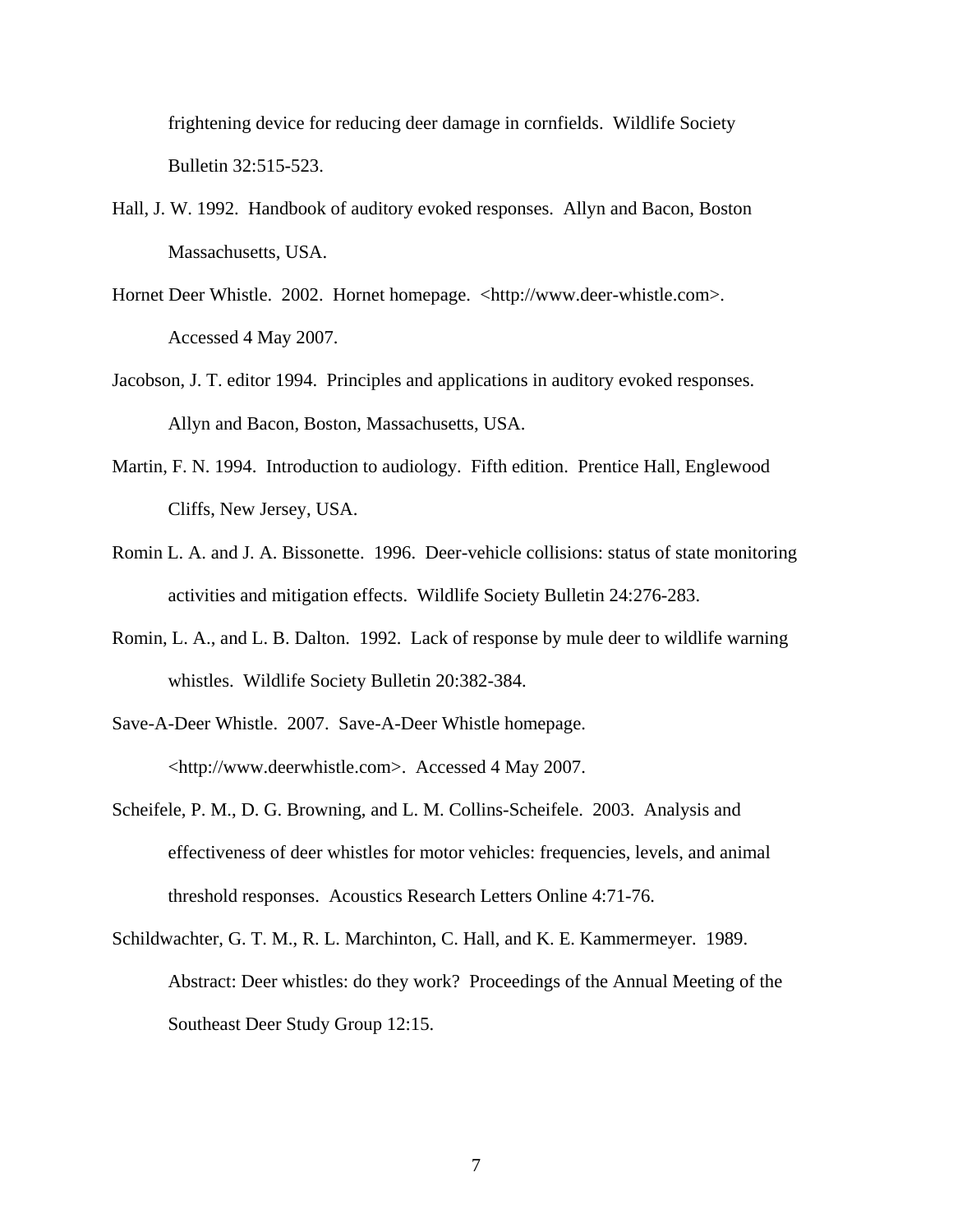- Sullivan, T. L. and T. A. Messmer. 2003. Perceptions of deer-vehicle collision management by state wildlife agency and department of transportation administrators. Wildlife Society Bulletin 31:163-173.
- Ujvari, M., H. J. Baagoe, and A. B. Madsen. 2004. Effectiveness of acoustic road markings in reducing deer-vehicle collisions: a behavioral study. Wildlife Biology 10:155-159.
- VerCauteren, K. C., J. A. Shivik, and M. J. Lavell. 2005. Efficacy of an animal-activated frightening device on urban elk and mule deer. Wildlife Society Bulletin 33:1282-1287.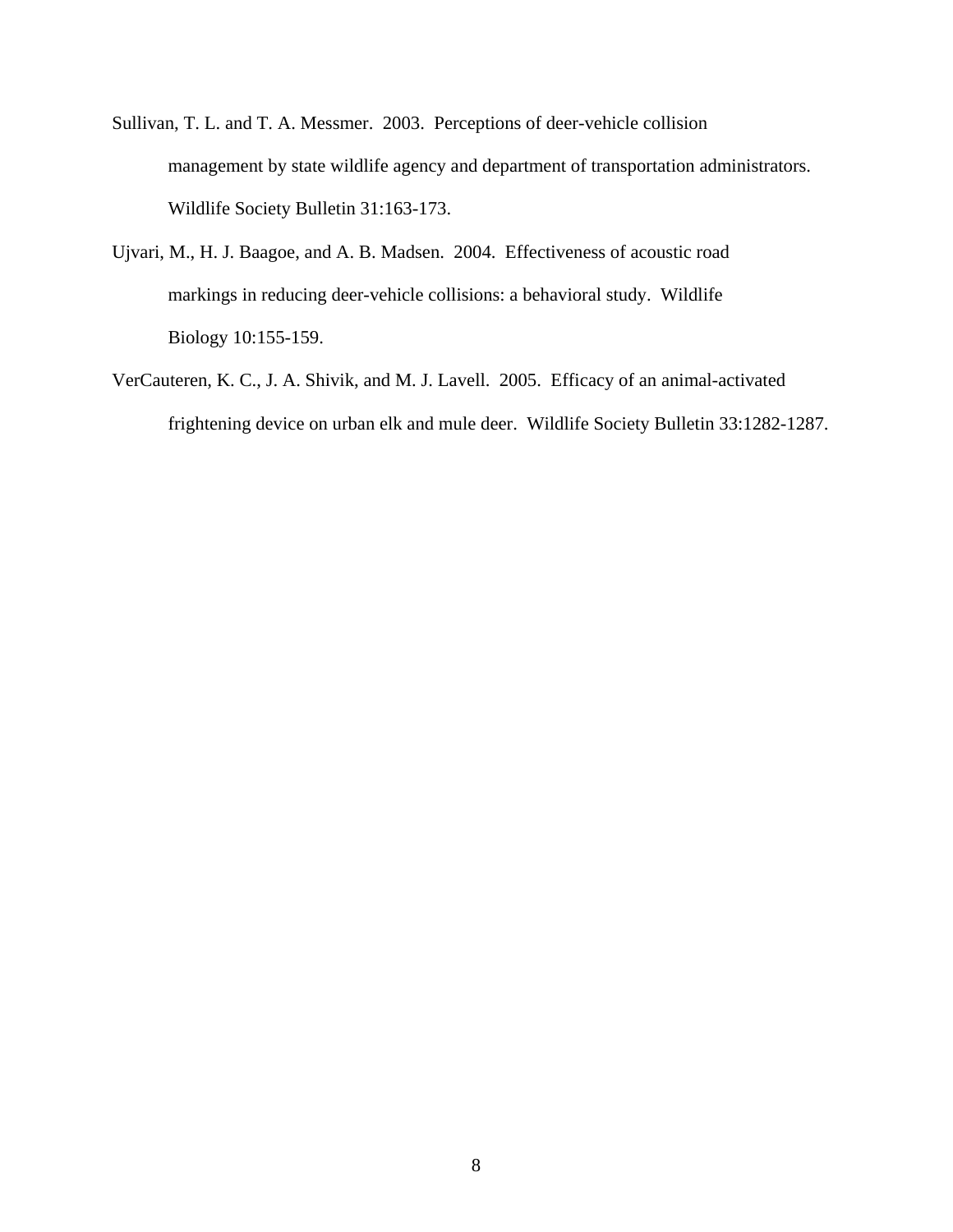### CHAPTER 2

# BEHAVIORAL RESPONSES OF WHITE-TAILED DEER TO A VEHICLE-MOUNTED SOUND PRODUCTION SYSTEM<sup>1</sup>

 $\overline{a}$ 

<sup>&</sup>lt;sup>1</sup> Valitzski, S. A., G. J. D'Angelo, G. R. Gallagher, D. A. Osborn, K. V. Miller and R. J. Warren. To be submitted to *Journal of Wildlife Management*.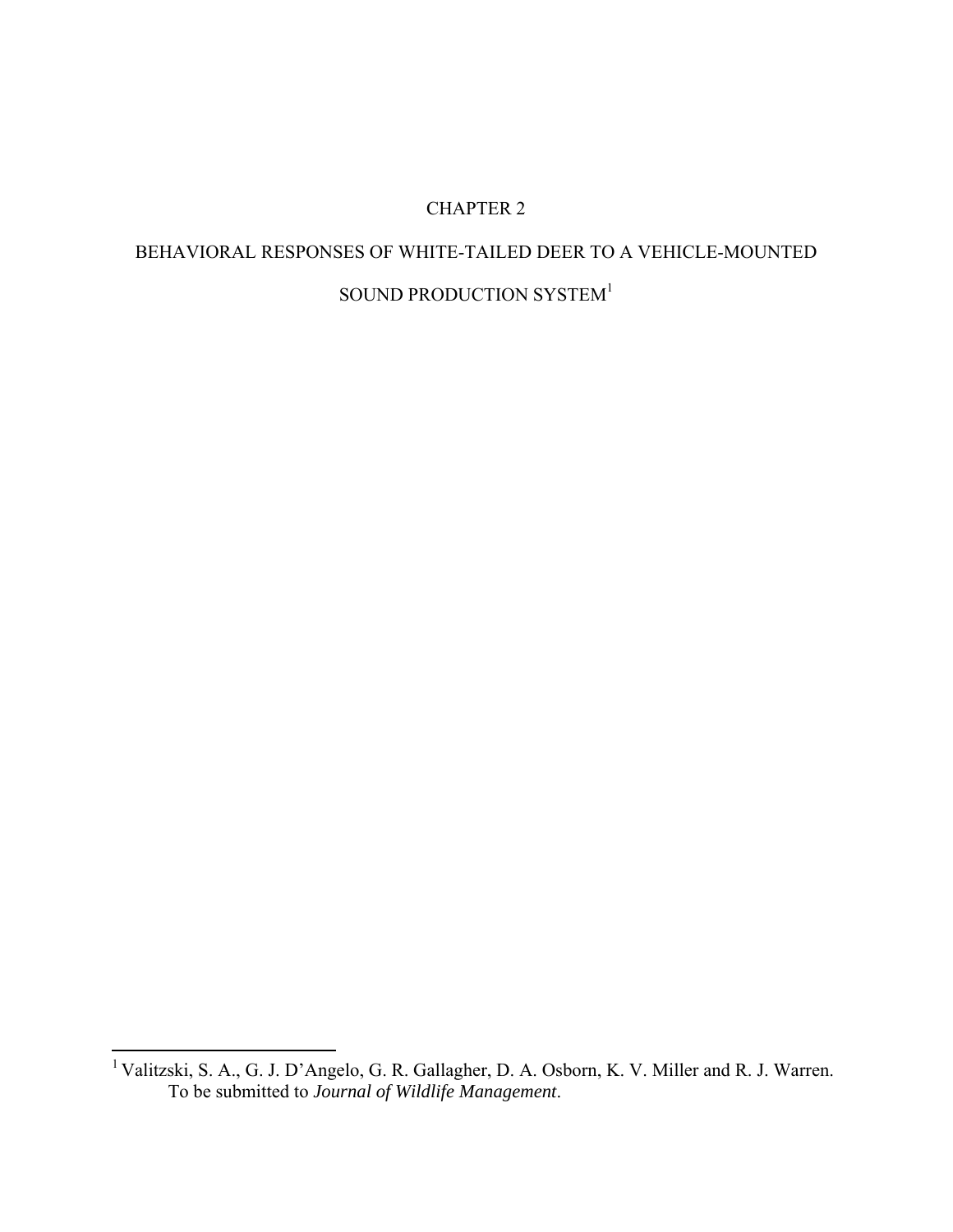### **ABSTRACT**

We evaluated the efficacy of sound as a deterrent for reducing deer (*Odocoileus* spp.) vehicle collisions by observing the behavioral responses of captive and free-ranging white-tailed deer (*O. virginianus*) to pure-tone sounds within their documented range of hearing. The behavior of captive deer did not change when they were exposed to any of the 5 pure-tone sound treatments we tested. The behavior of free-ranging deer within 10 m of roadways was not altered in response to a moving automobile fitted with a sound-producing device and speakers that produced the same 5 sound treatments that we used in the trials with captive deer. Many commercially available, vehicle-mounted auditory deterrents (i.e., deer whistles) are purported to emit continuous pure-tone sounds similar to those we tested. However, our data suggest that deer whistles are likely not effective in altering deer behavior in a manner that would prevent deer-vehicle collisions.

*Key words* auditory deterrent, deer-vehicle collision, deer whistle, hearing, *Odocoileus virginianus*, sound, white-tailed deer.

### **INTRODUCTION**

Deer (*Odocoileus* spp.)-vehicle collisions are an important highway safety issue throughout much of North America. Increasing deer populations, coupled with expanding transportation systems and vehicular volumes, have led to a rise in the number of deer-vehicle collisions (Romin and Bissonette 1996). Annually, there are approximately 1.5 million deervehicle collisions resulting in nearly \$1 billion in damages (Sullivan and Messmer 2003). Most states in the U.S. employ mitigation techniques for reducing deer-vehicle collisions. However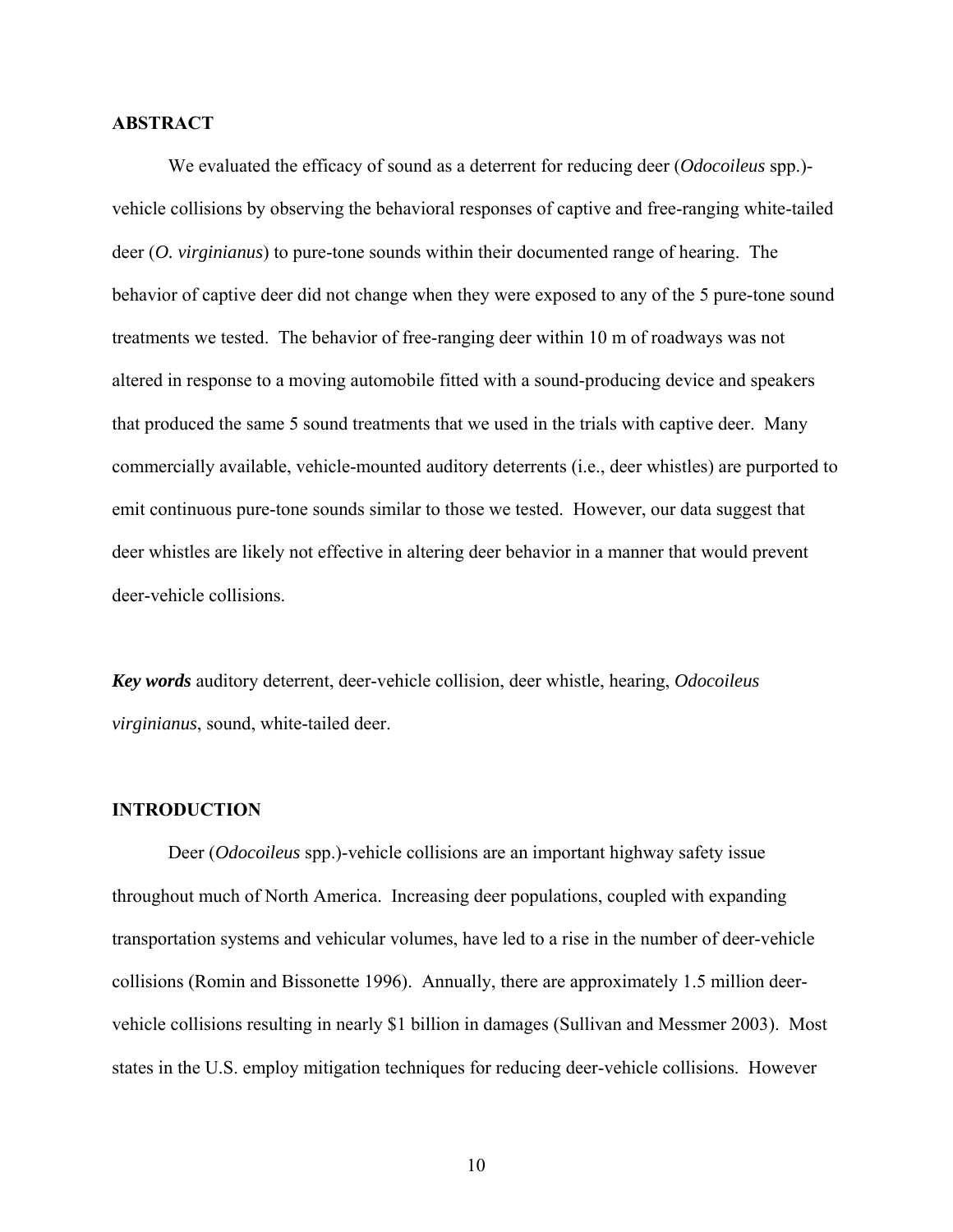controlled scientific evaluations of these techniques generally are lacking (Romin and Bissonette 1996).

Vehicle-mounted auditory deterrents (i.e., deer whistles) are a widely accepted and commercially available device for prevention of deer-vehicle collisions. Deer whistles are purported to produce ultrasonic frequencies that deter deer from roads by warning them of an approaching vehicle (Hornet Deer Whistle 2002, Deer Alert 2007). These devices are advocated as humane, inexpensive, easy-to-use, and scientifically sound (Bomford and O'Brien 1990), but scientific evidence of their efficacy is lacking. Although several studies indicated that some commercially available deer whistles do not produce the ultrasonic frequencies as claimed (Schildwachter et al. 1989, Scheifele et al. 2003), many motorists rely solely on these products to prevent deer-vehicle collisions.

Previous research has evaluated the effects of auditory deterrents on white-tailed deer (*Odocoileus virginianus*) feeding behavior (Belant et al. 1998, Gilsdorf et al., 2004a, 2004b, VerCauteren et al. 2005). These studies concluded that auditory deterrents either have no effect on deer behavior, do not produce the desired responses by deer, or the effectiveness of the devices diminishes over a short time due to habituation. The effects of pure-tone sound on roadway behavior of free-ranging white-tailed deer has not been studied.

Recently, D'Angelo et al. (2007) conducted auditory brainstem response experiments to record the neurological responses of sedated white-tailed deer to a range of sound frequencies at varying intensities. They reported that the range of white-tailed deer hearing included frequencies from 0.25 kHz-30 kHz, with best hearing sensitivity between 4 kHz-8 kHz. Because the upper limit of human hearing is approximately 20 kHz (Durrant and Lovrinic 1995),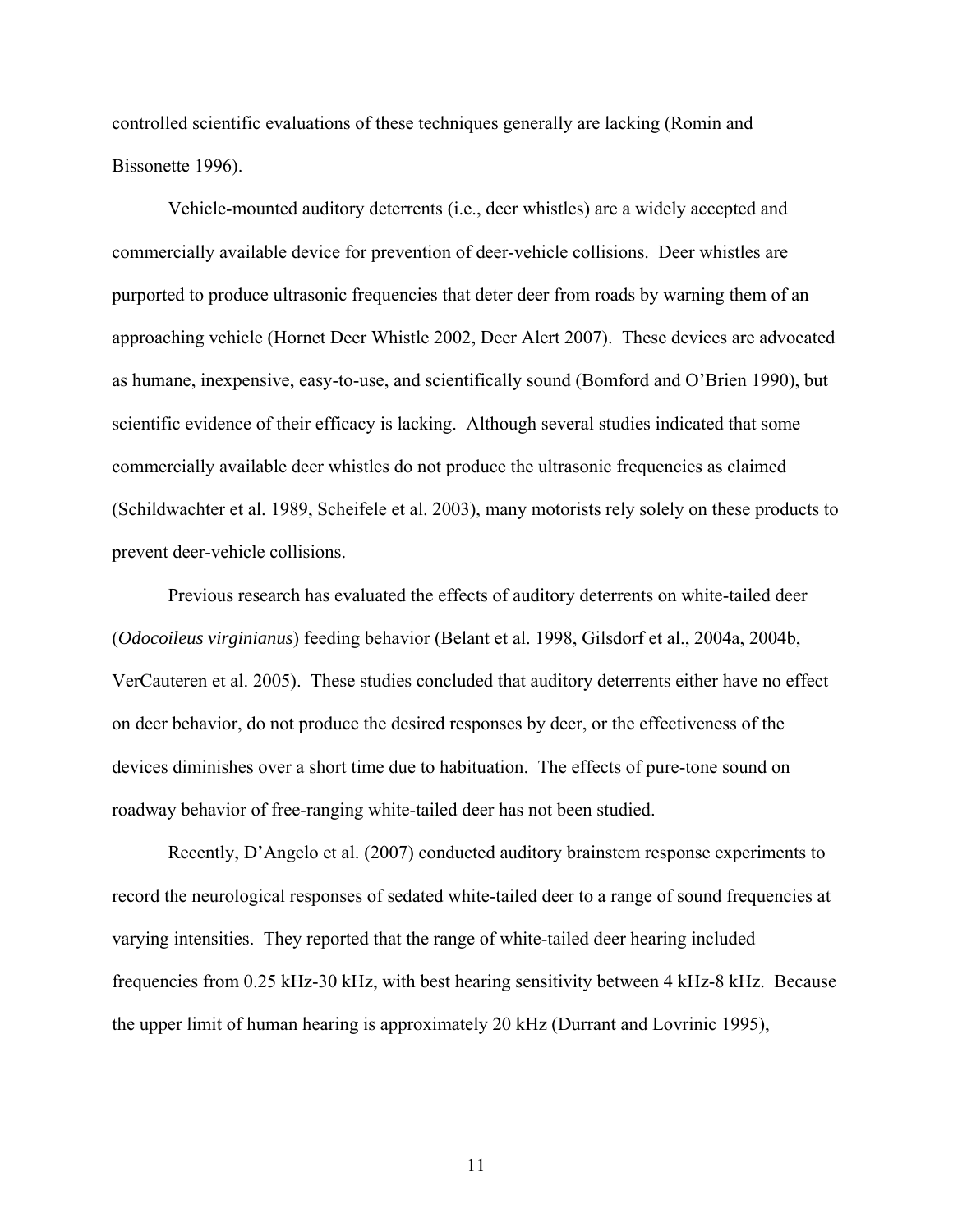ultrasonic sounds may have potential for use as auditory deterrents for resolving deer-human conflicts.

Deer whistles are claimed to emit consistent, continuous sounds when activated (Hornet Deer Whistle 2002, Deer Alert 2007). Pure tones are continuous sounds of equal intensity at a single frequency (Martin 1994), which may be produced using standard commercially available equipment. Scheifele et al. (2003) tested the actual frequencies emitted from deer whistles, and found they produced pure tone sounds. Based on this study and other similarities between sounds elicited by deer whistles and pure tones, the objective of this research was to test the effects of pure-tone sounds on white-tailed deer behavior. Our objective was to evaluate behavioral responses of captive deer to a range of pure tones and to test the efficacy of pure tones for altering the behavior of free-ranging white-tailed deer along roadways for prevention of deervehicle collisions.

### **STUDY AREA**

We conducted experiments on the responses of captive deer to sounds at the Daniel B. Warnell School of Forestry and Natural Resources, Whitehall Deer Research Facility at the University of Georgia, Athens (herein, captive deer facility). The captive deer facility encompassed 2.4 ha, with 19 covered barn stalls, a rotunda with moveable internal walls to direct deer movements, 5 outside paddocks, and 3 outside holding/sorting pens. The captive deer facility houses 60-100 white-tailed deer annually.

We conducted the field portion of our study on the 1,215-ha Berry College Wildlife Refuge (BCWR), contained within the Berry College Campus in northwestern Georgia. BCWR is within the Ridge and Valley physiographic province (Hodler and Schretter 1986) with elevations ranging from 172-518 m. BCWR is characterized by campus-related buildings and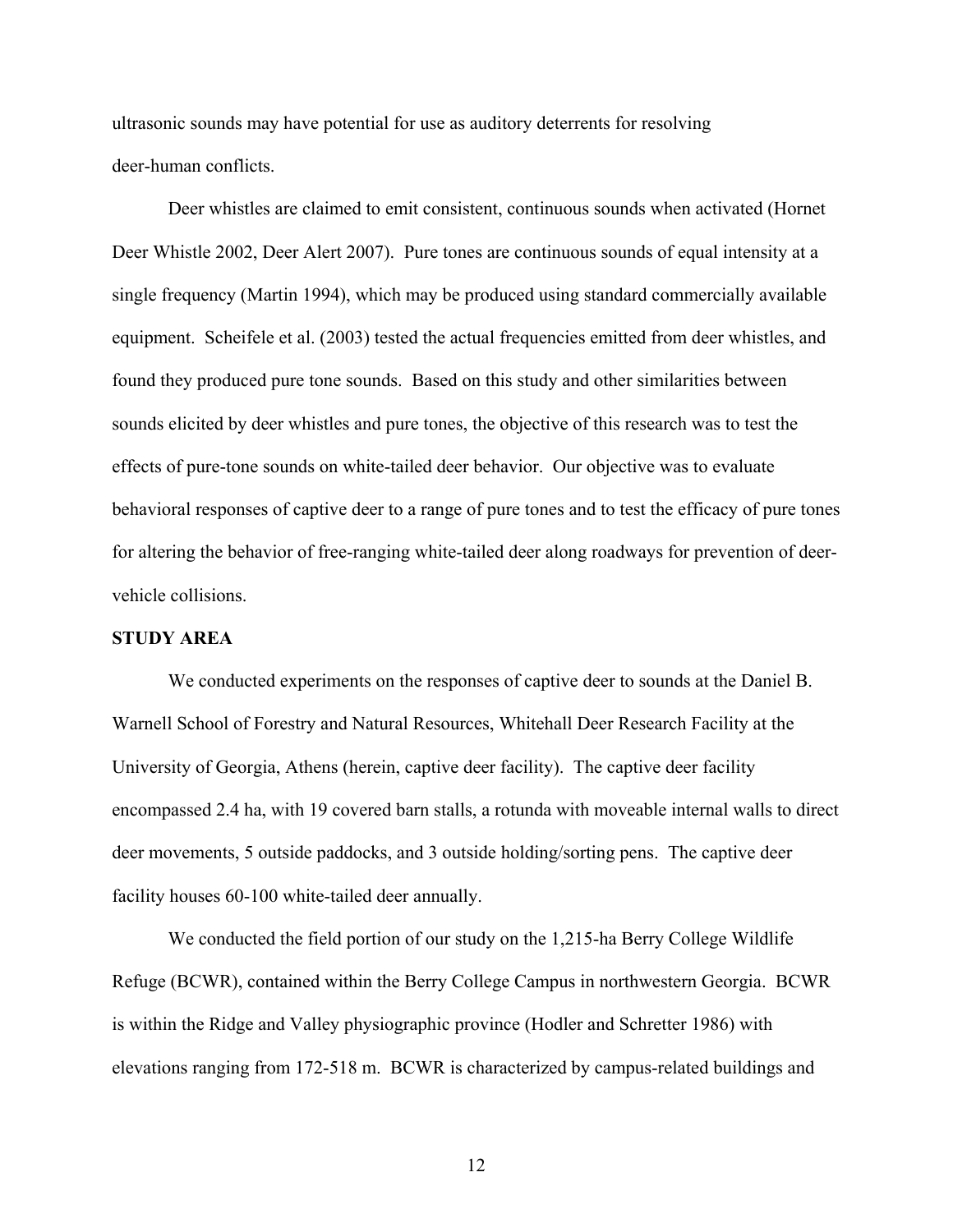facilities interspersed with pastures, woodlots, and larger forested tracts. Forested areas are dominated by oaks (*Quercus* spp*.*), hickories (*Carya* spp*.*), and pines (*Pinus* spp*.*).

BCWR had an abundant deer herd with an estimated 40 deer/ $km^2$  (J. Beardon, Georgia Department of Natural Resources, personal communication). There were 12-24 deer-vehicle collisions reported annually on the approximately 24 km of paved roads (Berry College Police Department, unpublished data). BCWR roads were open to public traffic during daylight hours. After dark, only vehicles with Berry College permits were allowed access through a gate staffed by campus police. Average traffic volume was 26 cars/hr (24 hr average,  $SE = 4$ ) during our study.

On BCWR, we observed free-ranging white-tailed deer on 2 test areas separated by  $>5$ km: (1) main campus test area (280-m long segment of road) and (2) mountain campus test area (220-m long segment of road). The main campus test area was characterized as a campus-tofarm transition area. The test section of roadway separated a <2.5 cm high groomed lawn of orchard grass (*Dactylis glomerata*), fescue (*Festuca arundinacea*), and white clover (*Trifolium repens*) from a 6-m wide mowed roadside area of white clover, which transitioned into a Bermuda grass (*Cynodon dactylon*) field used for hay production. The mountain campus test area was composed of a groomed lawn similar in plant composition to that on the main campus test area and was interspersed with <20 hardwood and conifer trees. The mountain campus test area was bordered by several campus buildings, parking lots, and ponds.

#### **METHODS**

### **Sound-emitting Equipment**

 We used a tone generator (Model 555, ACK Electronics, Atlanta, Georgia, USA) to produce pure-tone sound stimuli across a range of frequencies. We controlled sound intensity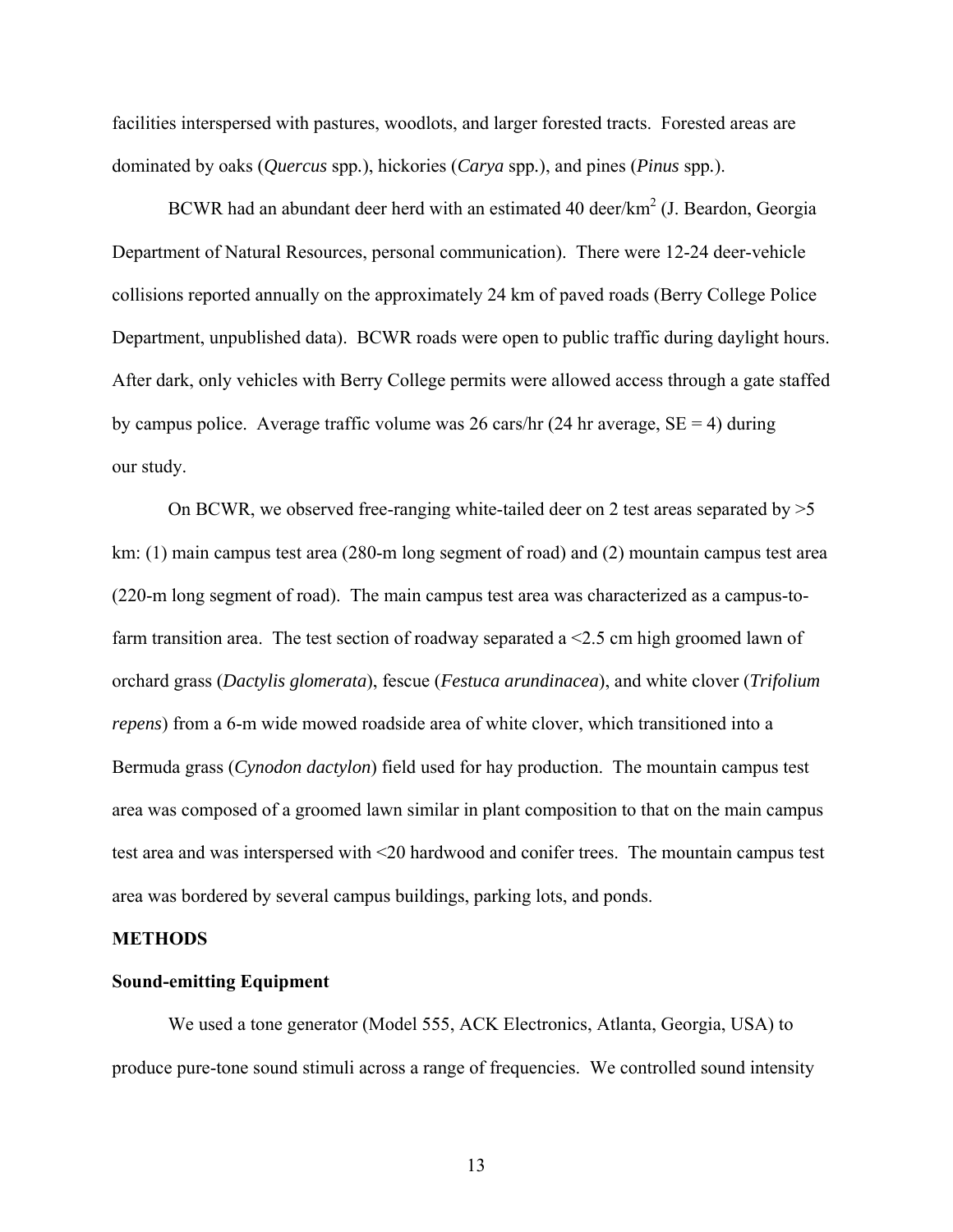levels using a Madisound 5150 amplifier (Madisound Speaker Components, Madison, Wisconsin, USA), and a receiver (Model 2400, KLH Audio Systems, Sun Valley, California, USA). We transmitted sound to a 4-channel speaker selector with amplifier protection (Monster Cable SS4, Monster Cable Products, Inc., Brisbane, California, USA), which allowed us to select which speakers would emit the pure tones. We used Fostex 127E full-range speakers (Fostex America, a Division of Foster Electric, U.S.A., Inc., Gardena, California, USA) and Madisound high-frequency speakers (Madisound Speaker Components, Madison, Wisconsin, USA).

We calibrated the sound-emitting equipment to deliver the proper frequencies and levels of intensity. For calibration purposes, we recorded sample sound stimuli with a M30BX measurement microphone (free-field frequency response of 9 Hz-30 kHz; Earthworks Precision Audio, Milford, New Hampshire, USA) routed to an Edirol UA-25 USB sound card (Roland Corporation, Los Angeles, California, USA) connected to a laptop computer. We used RAVEN-Interactive Sound Analysis Software (Bioacoustics Research Program, Cornell Lab of Ornithology, Ithaca, New York, USA) to analyze sound stimuli. The same sound-emitting and calibration equipment was used for both the captive and field trials.

D'Angelo et al. (2007) concluded that ultrasonic pure tones (>20 kHz) had to be emitted between 45 and 60 db Sound Pressure Level (SPL) at the deer's ear to be heard reliably by the deer. To ensure that the sound treatments in our study were audible to deer, we set the minimum intensity at 70 db SPL at calibrated distances for all pure tones. Animal use procedures were approved by the Institutional Animal Care and Use Committees of the University of Georgia (IACUC # A2004-10102-0) and Berry College (IACUC # 2003/04-06).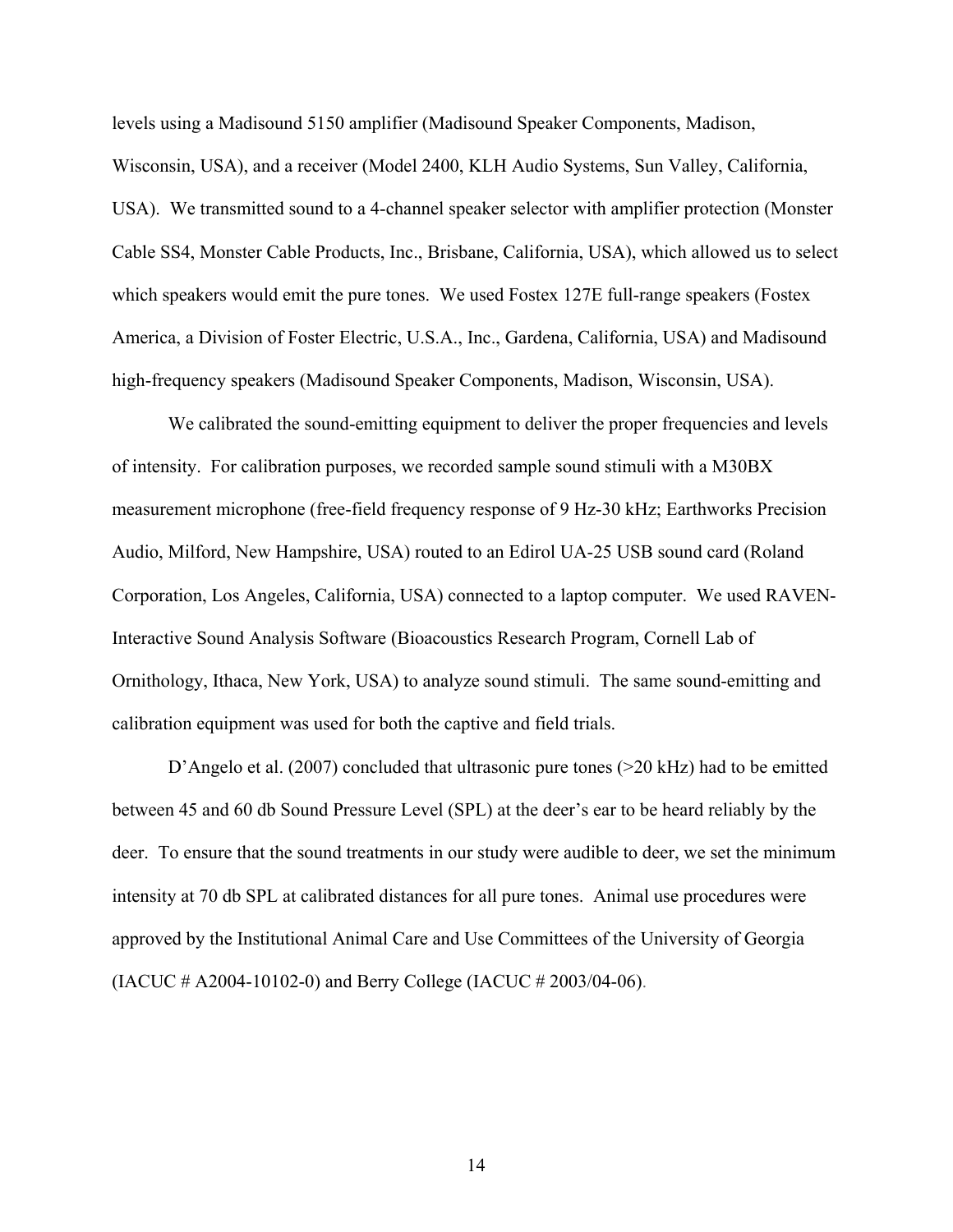### **Captive Trials**

Based on D'Angelo et al. (2007) we selected pure-tone sound treatments within the hearing range of white-tailed deer. For all trials with captive deer, we observed behavioral responses of focal deer to 1 of 5 pure tone sound treatments: 0.28 kHz, 1 kHz, 8 kHz, 15 kHz, and 28 kHz. We assigned the treatments for each trial randomly. During each trial, we classified the behavior of the focal deer during 3 observation periods: 1) pre-treatment–15 sec, 2) treatment–5 sec of pure tone sound, and 3) post-treatment–15 sec, with a recovery period of 2 min between trials.

We classified the deer's behavioral responses as: 1) passive, 2) alert–head held high, movement of ears, 3) active–movement away from or towards speakers, or 4) flight–a swift movement away from the speakers. We recorded the position of the deer in relation to the speakers as away or towards for each observation period. One researcher made all observations to minimize observer bias.

During March-April 2006 at our captive deer facility, we housed 8 semi-tame, adult  $(\geq 2.5)$ years) deer in an outside paddock (0.2 ha). We mounted speakers on evenly spaced posts along 2 sides of the perimeter of the paddock at 1.5-m above the ground. We placed 4 speakers serving each side of the paddock for a total of 8 speakers. From a blind near the midline of the paddock, the observer selected a focal animal randomly and recorded its behavior. During each trial, we set the speaker selector so that only speakers from 1 side of the paddock emitted sound stimuli. As calibrated, the sound was  $\geq$ 70 db SPL at the midline of the paddock to ensure that sound was audible to the deer, but also allowed the deer a chance to respond and escape.

We also evaluated the behavioral responses of 5 adult deer housed individually in barn stalls (3 x 6-m) at our captive deer facility. We attached 1 speaker to the door of the barn stall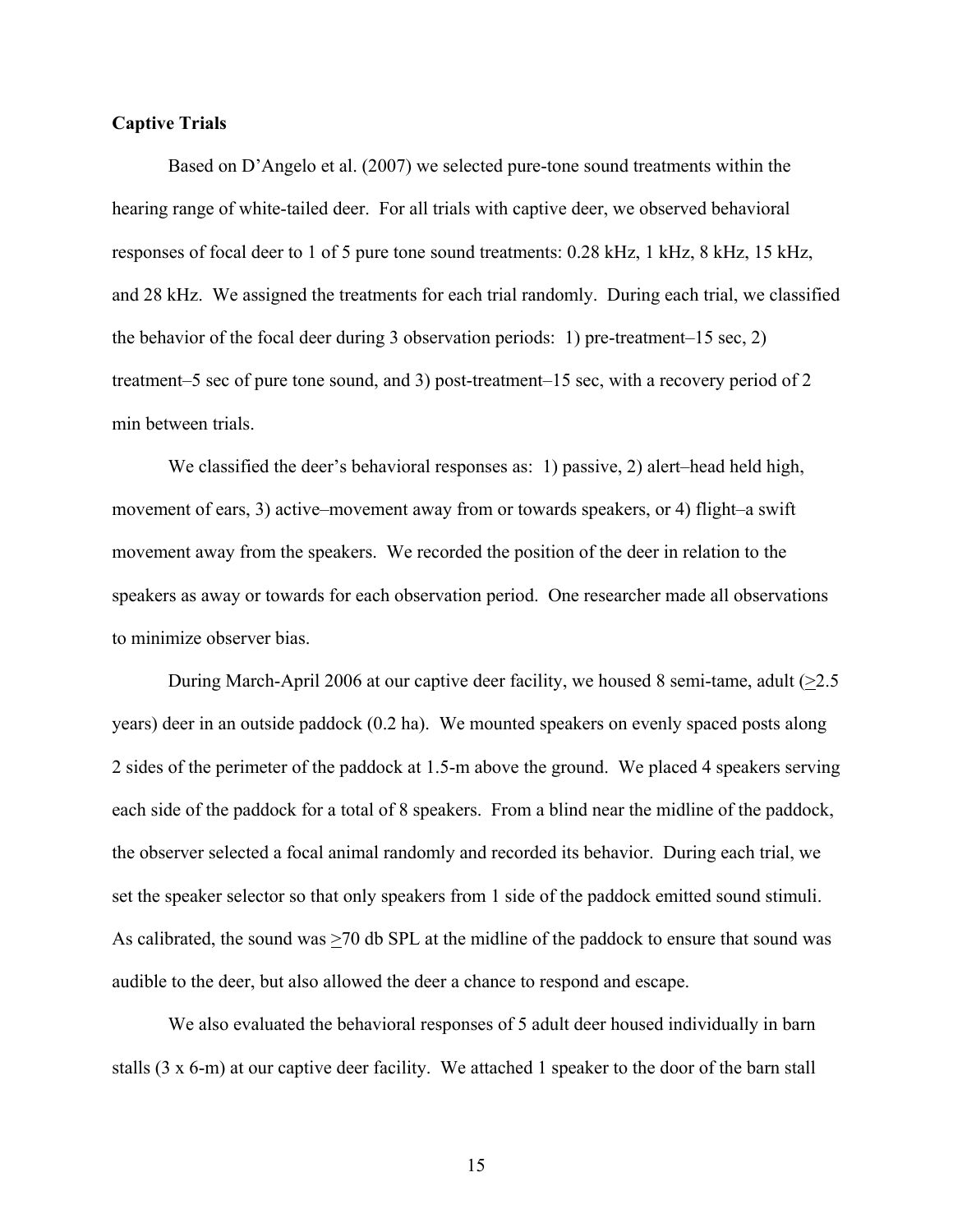and calibrated the sounds to ensure they were audible >70 dB SPL throughout the stall. We mounted video cameras (Panasonic pro-line WV-BP310, Panasonic Broadcast and Digital Systems Company, Secaucus, New Jersey, USA) in each stall that linked to a time lapse recorder (Panasonic AG-RT600P, Panasonic Broadcast and Digital Systems Company, Secaucus, New Jersey, USA), a color video monitor (Panasonic CT-1386YWD, Panasonic Broadcast and Digital Systems Company, Secaucus, New Jersey, USA), and a sequential switcher (Panasonic WJ-SQ208, Panasonic Broadcast and Digital Systems Company, Secaucus, New Jersey, USA) to observe behaviors of individual deer.

For each trial, we categorized changes in deer behavior between pre-treatment, treatment, and post-treatment observation periods. These changes were scored as: 1) negative reaction– focal deer moved towards the source of the sound, 2) positive reaction–focal deer moved away from the source of the sound, and 3) neutral reaction–no change in behavior of focal deer. We used a chi-square test of independence (Sokal and Rohlf 1995) allowing us to make comparisons of the independence of behavior score categories among all 5 sound treatments. We analyzed the behavioral responses of deer within a group and individual deer in barn stalls in independent analyses. We examined significance in shifts of deer behavior among the pure tone sound treatments using  $\alpha$ = 0.05.

### **Field Trials**

We used the same sound-emitting equipment as in the captive trials, altered for vehicle mounting (Figure 2.1). For all trials, we used a 1993 Buick station wagon with 4 high-frequency speakers (Madisound Speaker Components, Madison, Wisconsin, USA) mounted forward of the grill at an approximate height of 0.75 m above the road surface. Two speakers emitted sound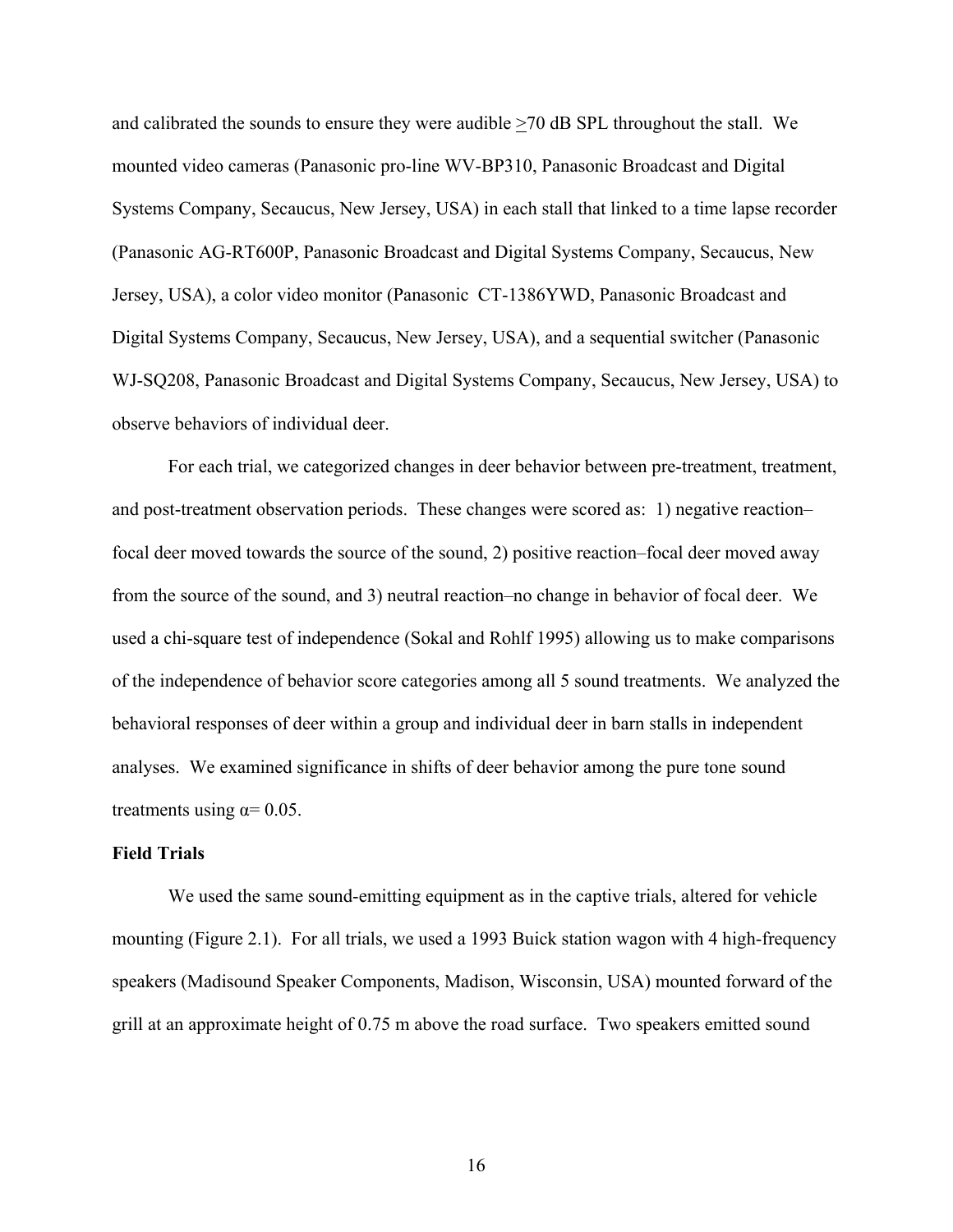directly in front of the vehicle (mounted 90° from the grill) and 2 speakers emitted sound to the sides of the vehicle (mounted  $45^{\circ}$  from the grill).

We conducted field trials during April and June 2006. We did not hold trials during May to avoid fawning and its possible influence on deer behavior. Within the 2 test areas on BCWR, we delineated an area of influence, which encompassed a 10-m buffer on both sides of the road for the entire length of the test area. Based on our calibrations of sound stimuli emitted from the test vehicle traveling through the test areas at 48 km/hr, we determined that sound stimuli was >70 dB SPL at 1.5 m above the ground within the 10-m buffer and >30 m ahead of the test vehicle. All sound treatments were >25 dB SPL above operating noise of the test vehicle at the calibrated distances.

To delineate the area of influence, we installed distance markers 10-m perpendicular to the road edge at 20-m intervals along the roadway segment of each test area (Figure 2.2). We observed deer behavior from a 3-m high elevated platform placed approximately 6 m from the road edge near the mid-line of each test area. We used a forward-looking infrared (FLIR) ThermaCAM B1 (FLIR Systems, Inc., Boston, Massachusetts, USA) with a 12 degree lens  $(360^{\circ}$ rotation and 90° vertical tilt) mounted on the safety rail of the platform. The FLIR was connected to a 33-cm black and white monitor with a Video Cassette Recorder, powered by a 12 volt deep-cycle marine battery and a 750-watt power inverter. The distance markers delineating the area of influence were made to collect heat during the day and store and radiate more heat than the surrounding environment at night to be visible in the FLIR (D'Angelo et al. 2006). We established test areas 2 weeks before beginning our observations.

We recorded deer behavior during 2, 3-hr observation periods per day, from 0600-0900 hours and from 1900-2200 hours. We held 1 observation period per test area per day, alternating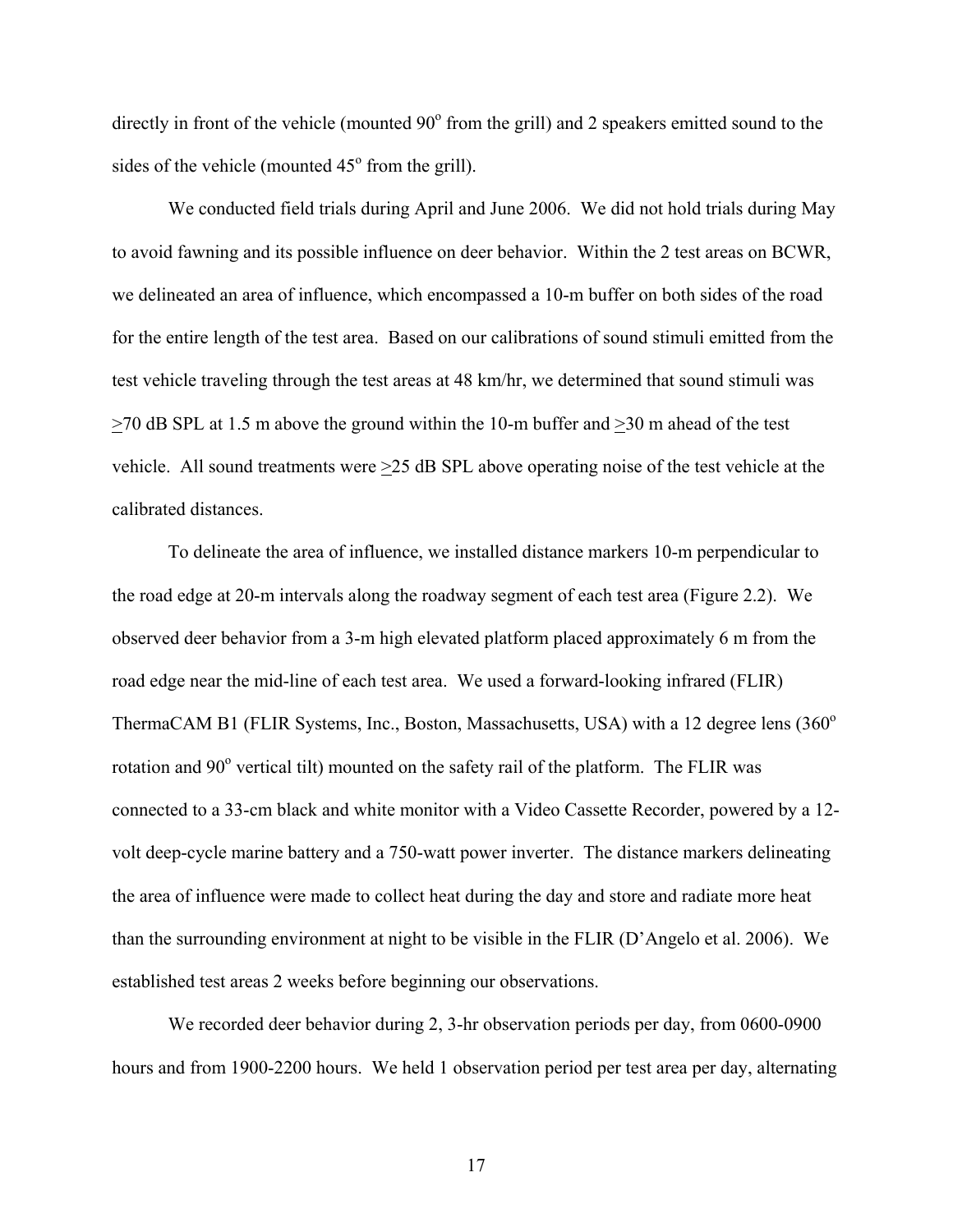AM and PM observation times. We concentrated our observations around dawn and dusk to maximize the number of deer in the test area. The observer entered the viewing platform 30 min before observations began to reduce disturbance to deer in close proximity to the test area. To minimize observer bias, the same researcher made all observations. The observer randomly selected a focal deer within the area of influence, and alerted a co-worker with a 2-way radio to drive through the area at 48 km/hr in the vehicle equipped with the sound-emitting equipment.

For each trial, we exposed the deer within the area of influence to 1 of 6 randomly assigned treatments. The 6 treatments consisted of a control (no sound stimuli from vehicle) and the 5 pure tones used in our experiments with captive deer: 0.28, 1, 8, 15, and 28 kHz. We did not conduct trials on days with heavy precipitation, fog, or high winds as these conditions would prevent sound from traveling at the calibrated intensities.

We characterized deer behavior into 1 of 5 categories: 1) passive, 2) alert–lifted head, movement of ears, 3) active–movement away or toward roadway, 4) flight–a swift movement away from the roadway and 5) within road–deer was within the roadway. Each trial consisted of recording focal deer behavior relative to each treatment at 2 observation periods: Period 1 (before the vehicle entered the test area), and Period 2 (during interaction between deer and vehicle). For each trial, we categorized changes in deer behavior between Periods 1 and 2. These changes were scored as: 1) a negative interaction–the behavior of the animal was more likely to cause a deer-vehicle collision, 2) a positive interaction–the deer was less likely to cause a deer-vehicle collision and 3) a neutral interaction–no change in risk of a deer-vehicle collision (Table 2.1). For example, if the behavior of the focal deer was passive during Period 1 (before the vehicle entered the test area), after which during Period 2 the focal deer was active towards the road (the interaction between the deer and vehicle) we would have categorized the trial as a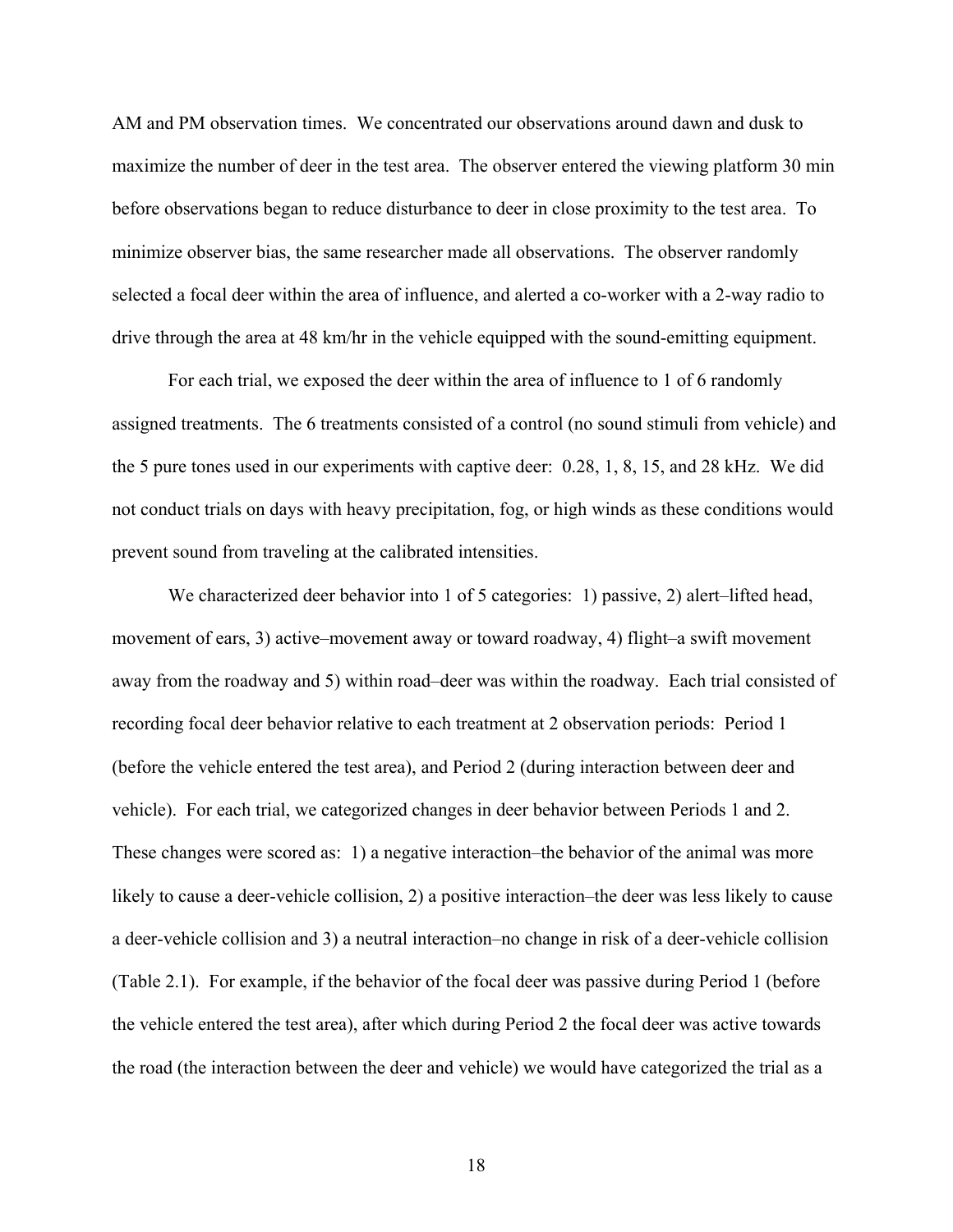negative interaction. We used a chi-square goodness of fit test (Sokal and Rohlf 1995), with  $\alpha$ <0.05 indicating significance, to compare deer behavior when exposed to each pure-tone treatment to deer behavior when exposed to the control.

### **RESULTS**

### **Captive Trials**

 During 15 days of observation from 22 March 2006-7 April 2006, we recorded 406 observations of the behavioral responses of captive deer to pure-tone sound treatments. For focal deer in a group, we held 30 trials per day for 8 days (*n* = 240 observations). For focal deer housed individually, we held <25 trials per day for 7 days (*n* = 166 observations).

The behavioral responses of focal deer were independent of the pure-tone sound treatments tested for all observations of captive deer within a group (Table 2.2; 0.28 kHz,  $\chi_8^2$  = 0.36, *P* = 0.999; 1 kHz,  $\chi_8^2 = 2.54$ , *P* = 0.959; 8 kHz,  $\chi_8^2 = 2.14$ , *P* = 0.976; 15 kHz,  $\chi_8^2 = 6.02$ , *P*  $= 0.645$ ; 28 kHz,  $\chi_8^2 = 0.12$ ,  $P = 0.999$ ). For deer within a group, we scored  $\geq 74$  % of the observations in the neutral behavior category for all pure-tone sound treatments tested.

For focal deer housed individually, we detected no difference in the behavioral responses of deer among all 5 pure-tone sound treatments (Table 2.3; 0.28 kHz,  $\chi_8^2$  = 2.69, *P* = 0.952; 1 kHz,  $\chi_8^2 = 0.61$ ,  $P = 0.999$ ; 8 kHz,  $\chi_8^2 = 1.74$ ,  $P = 0.988$ ; 15 kHz,  $\chi_8^2 = 0.05$ ,  $P = 0.999$ ; 28 kHz,  $\chi_8^2$  = 1.70, *P* = 0.989). We scored  $\geq$ 69% of the observations as neutral behavior scores for deer housed individually.

At first exposure to sound, deer behavior was categorized as more alert, but reactions degraded to passive after multiple exposures to pure-tone sound treatments. We observed normal captive deer behavior of feeding, grooming, and laying down during all 3 observation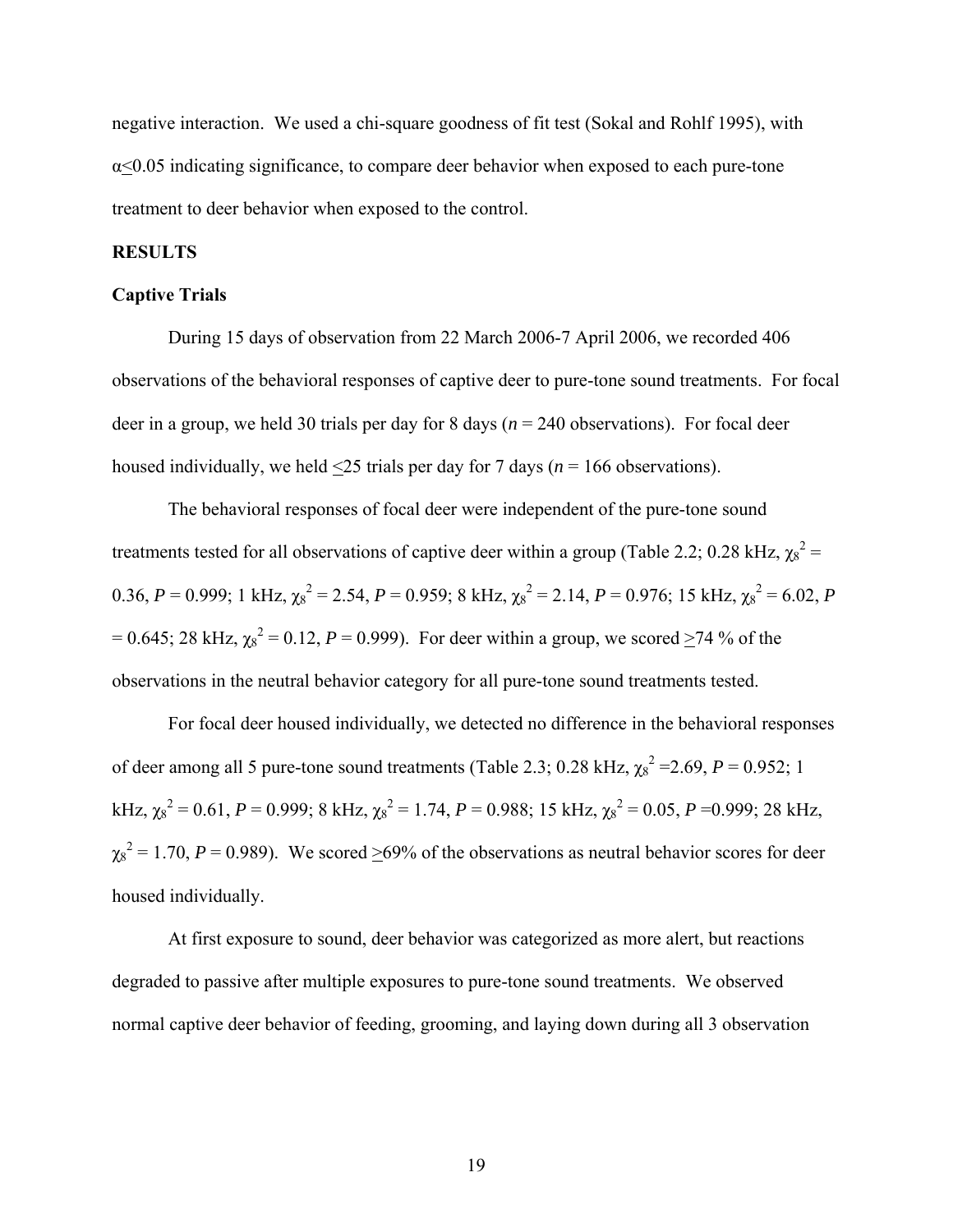periods. Deer behavior did not change with exposure to pure-tone sound treatments. We did not observe flight responses conducive to preventing deer-vehicle collisions.

### **Field Trials**

During 26 observation periods from 10 April-26 April 2006 and 5 June-13 June 2006, we recorded 319 observations of focal deer relative to the test vehicle. All pure-tone sound treatments were used during both April and June observations. For all treatments, deer behavior did not change between Periods 1 and 2, as we classified >53% of the observations in the neutral category (Table 2.4). For the 0.28 kHz treatment versus the control, we observed a decrease in the proportion of neutral and positive responses by deer and an increase in the proportion of negative responses by deer  $(\chi^2 = 7.58, P = 0.023)$ . For the other 4 pure-tone sound treatments, we observed no differences in the proportions of behavioral response categories between the treatment and the control (1 kHz,  $\chi_2^2 = 0.13$ ,  $P = 0.937$ ; 8 kHz,  $\chi_2^2 = 3.44$ ,  $P = 0.179$ ; 15 kHz,  $\chi_2^2 = 0.89$ ,  $P = 0.641$ ; 28 kHz,  $\chi_2^2 = 4.54$ ,  $P = 0.103$ .)

In  $\geq$ 35 % of trials with the control, deer responded in a positive manner (i.e., moved away from the road in a manner that a deer-vehicle collision might be prevented). Likewise, the proportion of positive responses by deer did not vary among the pure-tone sound treatments (0.28 kHz, 33%; 1 kHz, 37%; 8 kHz, 24%; 15 kHz, 33%; 28 kHz, 24%)

#### **DISCUSSION**

Our intent was to investigate responses of captive deer to pure-tone sound treatments to determine which were most applicable in a roadway setting (i.e., flight responses by deer away from the sound). Because the responses of captive deer did not differ among the sound treatments we tested, we elected to test all 5 pure tones in our field trials.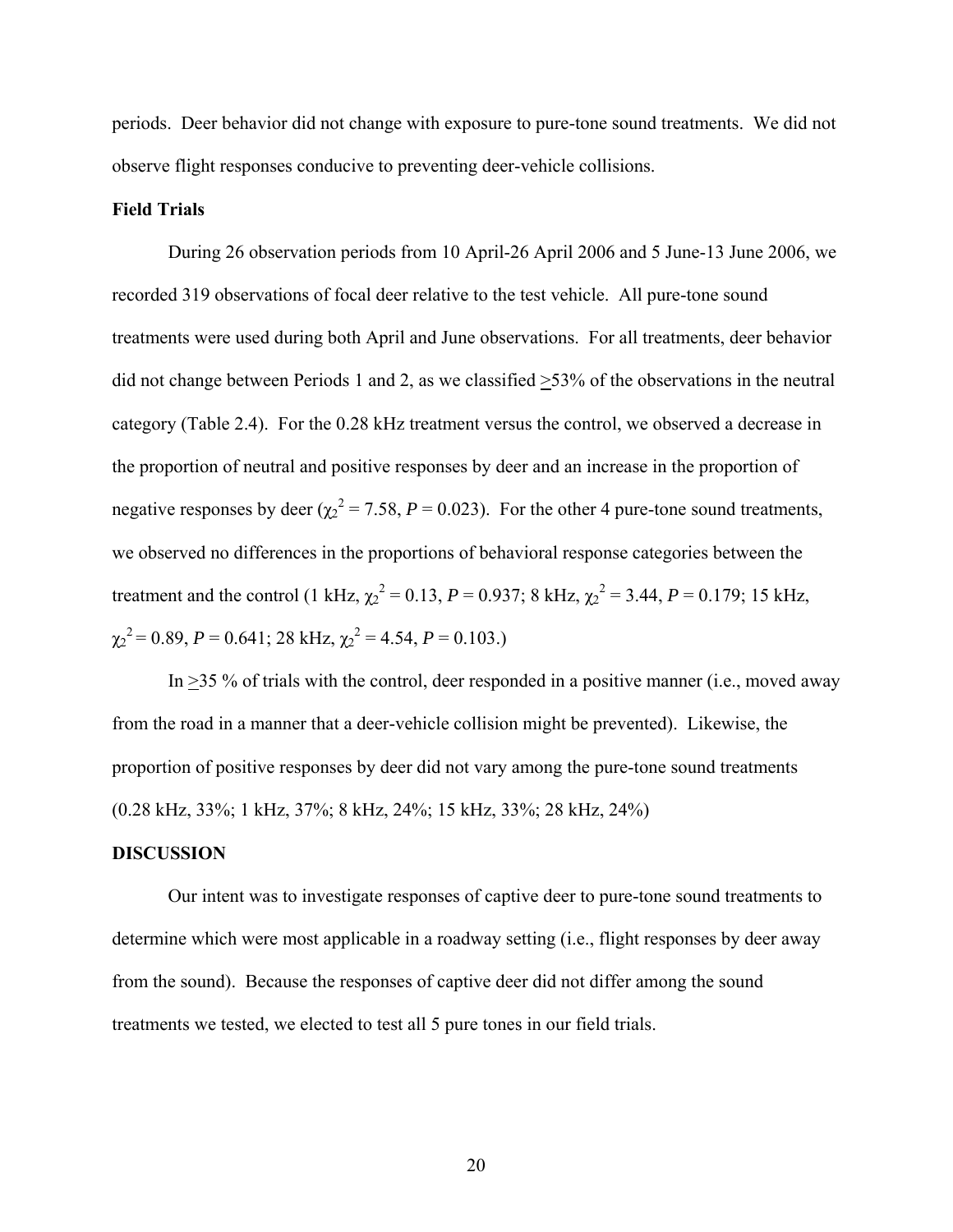We found that the pure-tone sounds we tested did not alter the behavior of captive or free-ranging white-tailed deer in a manner that would prevent deer-vehicle collisions. Based on deer hearing abilities (D'Angelo et al. 2007) and our calibration of the sound treatments, all of the treatments we tested were audible to focal deer in the area of influence. However, only the 0.28 kHz pure tone elicited behavioral responses by deer and those deer were more likely to enter the roadway in the presence of the test vehicle. Given the general lack of response by deer to the sound treatments in our study, deer confronted with a vehicle and additional stimuli from auditory deterrents may: 1) have too little time to react as desired, 2) lack the neurological ability to process the alarm information efficiently to respond as desired, or 3) may not recognize the sounds we tested as threatening.

Pure tones are similar to the sounds deer-whistles are purported to emit. We tested pure tones at frequencies similar to manufacturer claims (>15 kHz, Hornet Deer Whistle 2002, Deer Alert Animal Warning Device 2007) as well as frequencies within the range that several designs of deer whistles have been shown to produce (Scheifele et al. 2003; 3-12 kHz). Therefore, our results suggest that deer whistles likely would not be effective for prevention of deer-vehicle collisions. Correspondingly, Romin and Dalton (1992) reported no differences in behavioral responses of mule deer (*O. hemionus*) exposed to either of 2 brands of deer whistles (brand not specified) compared to vehicles without whistles.

To effectively reduce the incidence of deer-vehicle interactions, auditory deterrents should be transmitted as far ahead and to the sides of the vehicle as possible to provide deer with ample time to react. For our field trials, we set minimum standards for pure tones being audible >70 db SPL within the 10-m area of influence and >30 m in front of the test vehicle traveling at 48 km/hr. Although our experiments were conducted under ideal conditions, with weather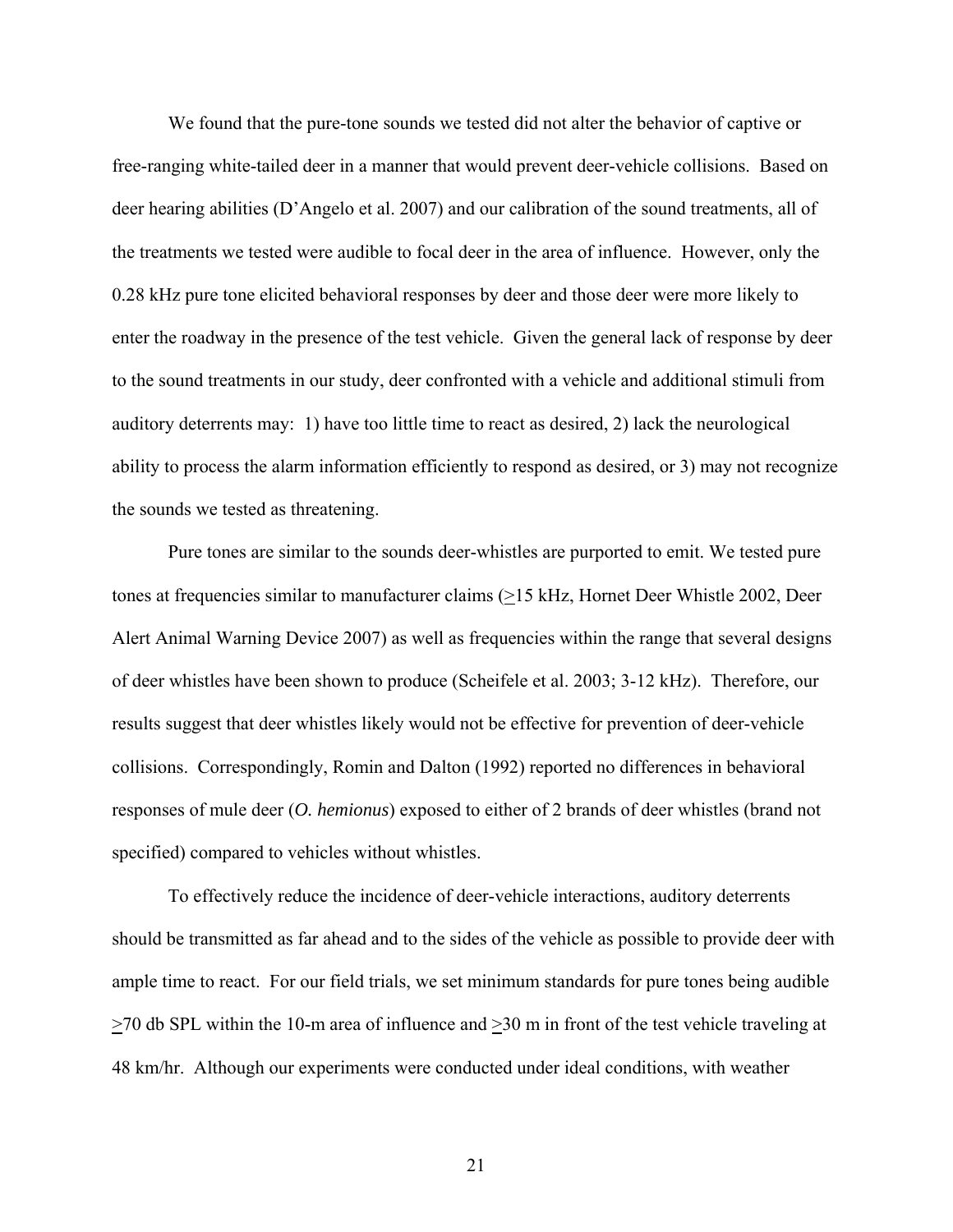conditions conducive to sound transmission and few roadside obstructions, exceeding our minimum 10-m area of influence would be difficult, particularly at the higher frequencies. For example, we could not produce intensities for the ultrasonic treatment (28 kHz) greater than the minimum standards, or beyond the area of influence, without damaging the sound-producing equipment. Hearing safety of pedestrians also must be considered because they would be exposed to sounds within close proximity of passing vehicles. We limited intensities to <115 dB SPL at 1 m from the speakers based on standards set by the Occupational Safety and Health Administration (2006) for maximum permissible noise exposure for <0.25 hr/d.

Sound stimuli must have neurological significance to the animal to produce a behavioral response (Jacobson 1994). Natural sounds (e.g., deer vocalizations) are complex, being composed of several pure tones of different frequencies generated simultaneously, repeating over time (Martin 1994). Complex sounds are rapid-change stimuli, with a relatively fast neurological onset caused by simultaneous firing of the auditory nerves (Hall 1992, Jacobson 1994). Pure tones are considered slow onset and long-duration stimuli producing slower neurological responses which last for the duration of the sound stimuli. To produce a rapid change in deer behavior, complex sounds may be more appropriate than pure tones. Nevertheless, research on auditory deterrents has shown that some types of complex sounds are ineffective for altering deer behavior. Gilsdorf et al. (2004b) found that distress and alarm calls recorded from live-captured deer used as a bio-acoustic frightening device did not deter deer from using agricultural fields. Similarly, elk (*Cervus elaphus*) and mule deer were not deterred from feeding sites by the Critter Gitter<sup>TM</sup>, a deterrent device with an auditory alarm that "approached 120 dB in volume (manufacturer statement) and consisted of a repeated series of low and high pitched beeps that varied in pattern each time the device was activated"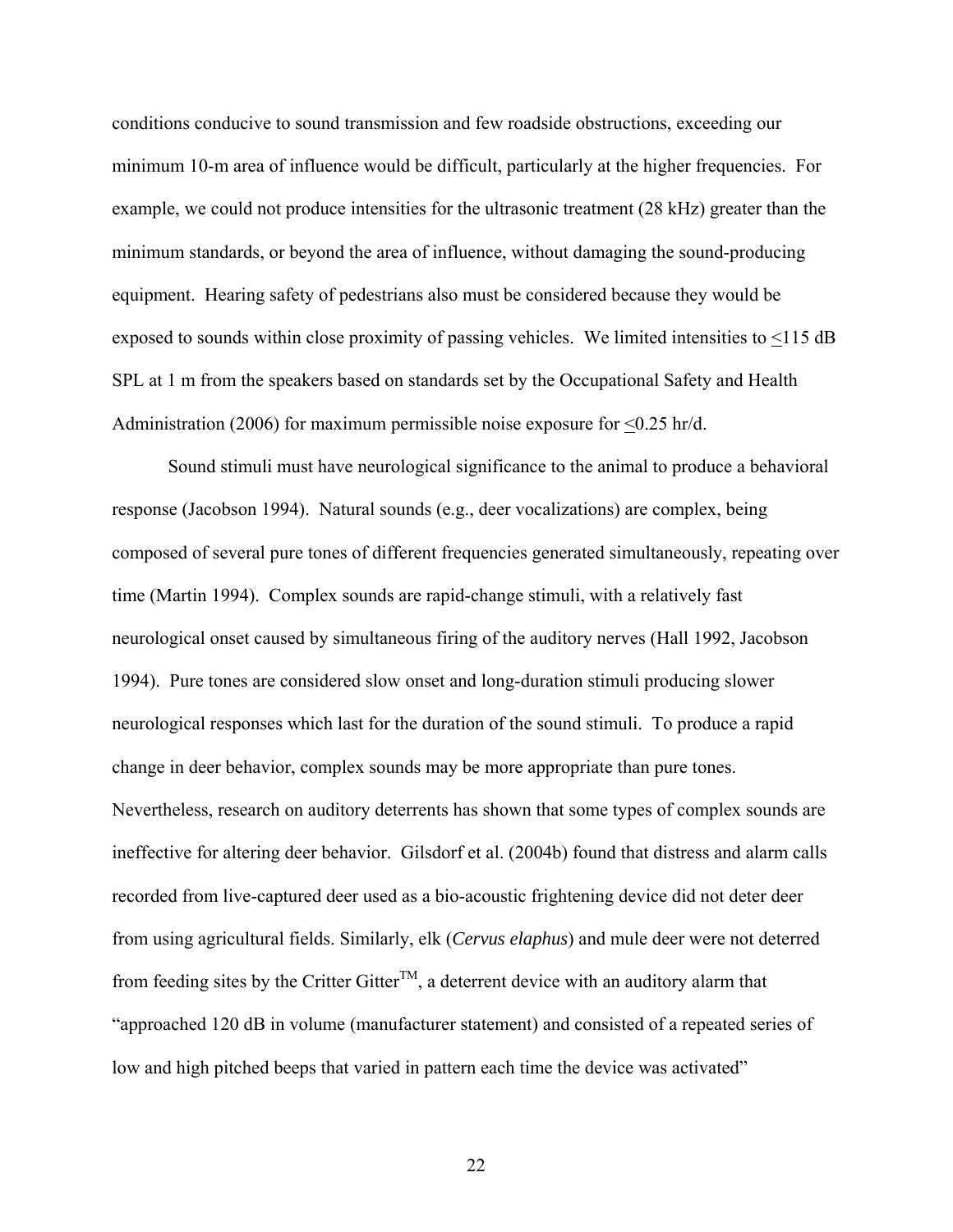(VerCauteren et al. 2005:1283). Other studies found no change in deer feeding behavior with motion-activated or regular-interval acoustic frightening devices (Curtis et al. 1997, Belant et al. 1998).

### **MANAGEMENT IMPLICATIONS**

Considering the challenges of producing sound at appropriate intensities and distances from a moving vehicle, deer hearing capabilities, human safety concerns, and our observed lack of behavioral responses of deer to sound treatments, auditory deterrents do not appear to be appropriate for prevention of deer-vehicle collisions.

### **ACKNOWLEDGMENTS**

Our study was funded by the Georgia Department of Transportation through the Governor's Office of Highway Safety and the National Highway Traffic Safety Administration. We extend special thanks to D. M. Jared of the Georgia Department of Transportation. J. G. D'Angelo provided technical support and constructed the sound-emitting equipment. S. B. Castleberry and W. D. Greene provided earlier reviews of the manuscript. We thank the animal science students at Berry College who contributed to the field work.

#### **LITERATURE CITED**

- Belant, J. L., T. W. Seamans, and L. A. Tyson. 1998. Evaluation of electronic frightening devices as white-tailed deer deterrents. Proceedings of the Vertebrate Pest Conference 18:107-110.
- Bomford, M., and D. H. O'Brien. 1990. Sonic deterrents in animal damage control: a review of device tests and effectiveness. Wildlife Society Bulletin 18:411-422.
- Curtis, P. D., C. Fitzgerald, and M. E. Richmond. 1997. Evaluation of the Yard Gard ultrasonic yard protector for repelling white-tailed deer. Proceedings of the Eastern Wildlife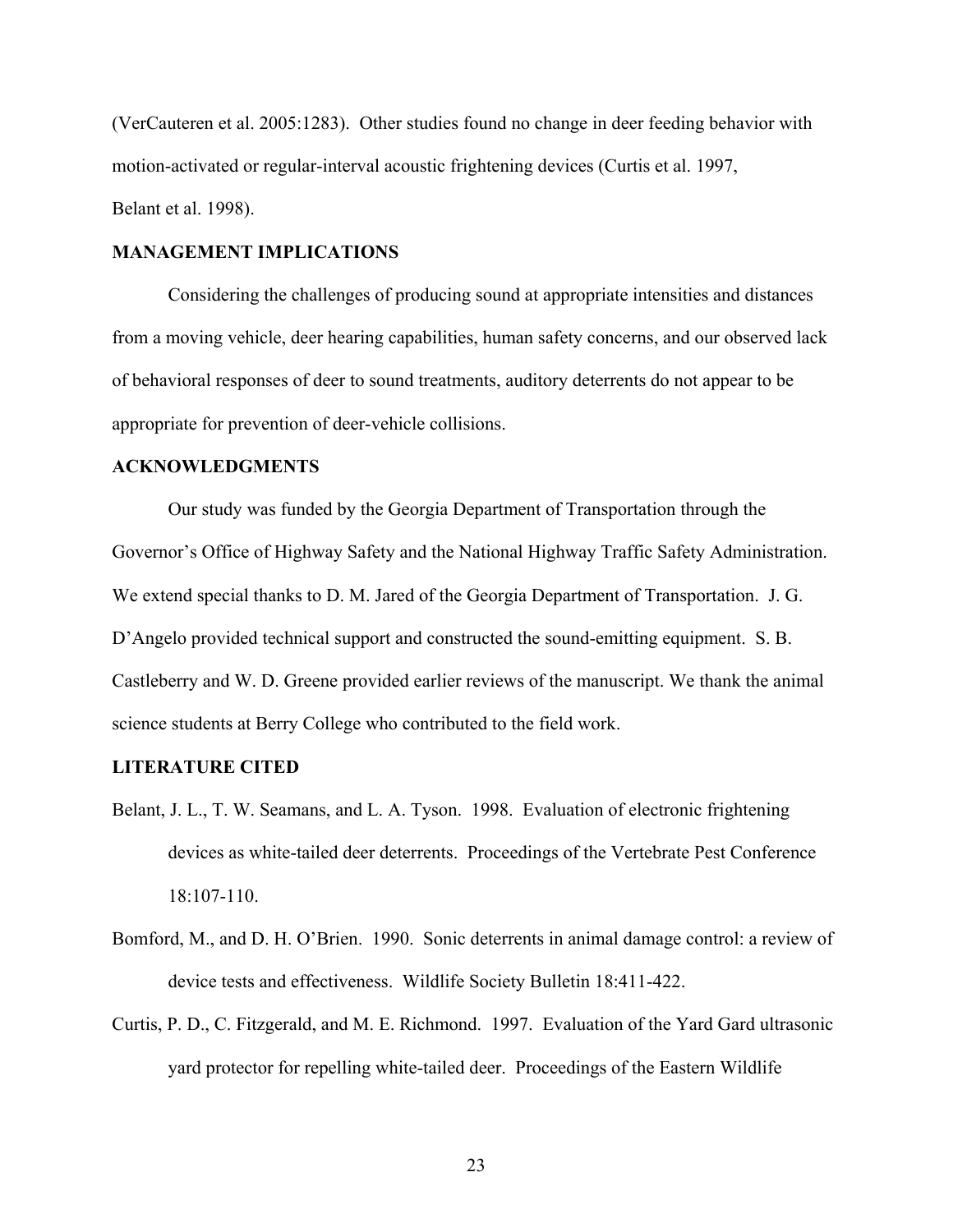Damage Control Conference 7:172-176.

- D'Angelo, G. J., A. R. De Chiccis, D. A. Osborn, G. R. Gallagher, R. J. Warren, and K. V. Miller. 2007. Hearing range of white-tailed deer as determined by Auditory Brainstem Response. Journal of Wildlife Management 71:1238–1242.
- D'Angelo, G. J., J. G. D'Angelo, G. R. Gallagher, D. A. Osborn, K. V. Miller and R. J. Warren. 2006. Evaluation of wildlife warning reflectors for altering white-tailed deer behavior along roadways. Wildlife Society Bulletin 34:1175-1183.
- Deer Alert Animal Warning Device. 2007. Sav-A-Life homepage. <http://www.dozealert.com>. Accessed 10 May 2007.
- Durrant, J. D., and J. H. Lovrinic. 1995. Bases of hearing science. Williams and Wilkins, Baltimore, Maryland, USA.
- Gilsdorf, J. M., S. E. Hygnstrom, K. C. VerCauteren, E. E. Blankenship, and R. M. Engeman. 2004a. Propane exploders and electronic guards were ineffective at reducing deer damage in cornfields. Wildlife Society Bulletin 32:521-531.
- Gilsdorf, J. M., S. E. Hygnstrom, K. C. VerCauteren, E. E. Blankenship, and R. M. Engeman, and G. M. Clements. 2004b. Evaluation of a deer activated bio-acoustic frightening device for reducing deer damage in cornfields. Wildlife Society Bulletin 32:515-523.
- Hall, J. W. 1992. Handbook of auditory evoked responses. Allyn and Bacon, Boston, Massachusetts, USA.
- Hodler, T. W. and H. A. Schretter. 1986. The atlas of Georgia. University of Georgia, Athens, USA.
- Hornet Deer Whistle. 2002. The Hornet homepage. <http://www.deer-whistle.com>. Accessed 4 May 2007.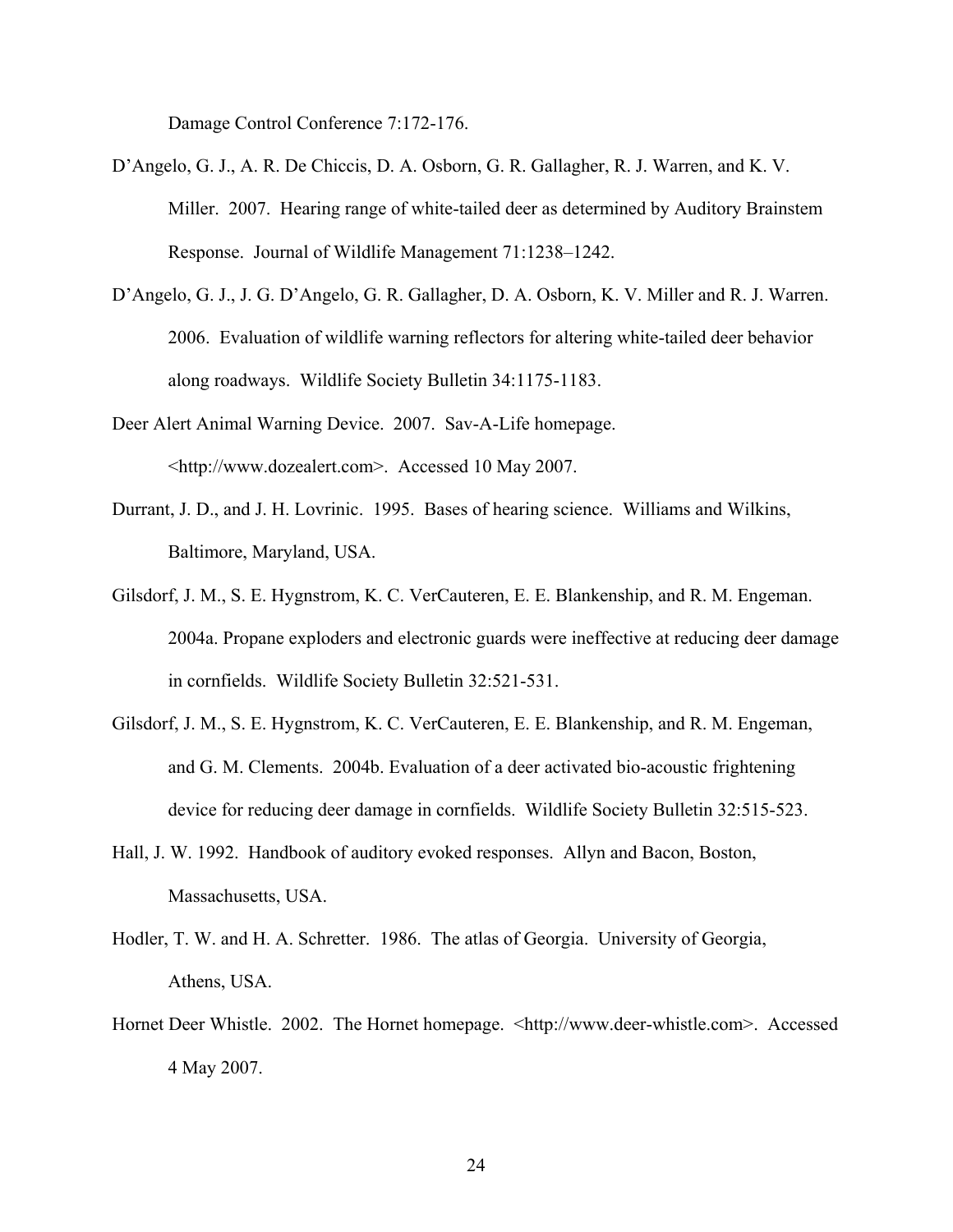- Jacobson, J. T. editor 1994. Principles and applications in auditory evoked responses. Allyn and Bacon, Boston, Massachusetts, USA.
- Martin, F. N. 1994. Introduction to audiology. Fifth Edition. Prentice Hall, Englewood Cliffs, New Jersey, USA.
- Occupational Safety and Health Administration. 2006. OSHA Technical Manual TED 01-00 015. United States Department of Labor, Washington, D.C., USA.
- Romin, L. A. and L. B. Dalton. 1992. Lack of response by mule deer to wildlife warning whistles. Wildlife Society Bulletin 20:382-384.
- Romin, L. A., and J. A. Bissonette. 1996. Deer-vehicle collisions: status of state monitoring activities and mitigation efforts. Wildlife Society Bulletin 24:276-283.
- Scheifele, P. M., D. G. Browning, and L. M. Collins-Scheifele. 2003. Analysis and effectiveness of deer whistles for motor vehicles: frequencies, levels, and animal threshold responses. Acoustics Research Letters Online 4:71-76.
- Schildwachter, G. T. M., R. L. Marchinton, C. Hall, and K. E. Kammermeyer. 1989. Abstract: Deer whistles: do they work? Proceedings of the Annual Meeting of the Southeast Deer Study Group 12:15.
- Sokal, R. R., and F. J. Rohlf. 1995. Biometry. Third edition. W. H. Freeman, New York, USA.
- Sullivan, T. L. and T. A. Messmer. 2003. Perceptions of deer-vehicle collision management by state wildlife agency and department of transportation administrators. Wildlife Society Bulletin 31:163-173.
- VerCauteren, K. C., J. A. Shivik, and M. J. Lavell. 2005. Efficacy of an animal-activated frightening device on urban elk and mule deer. Wildlife Society Bulletin 33:1282-1287.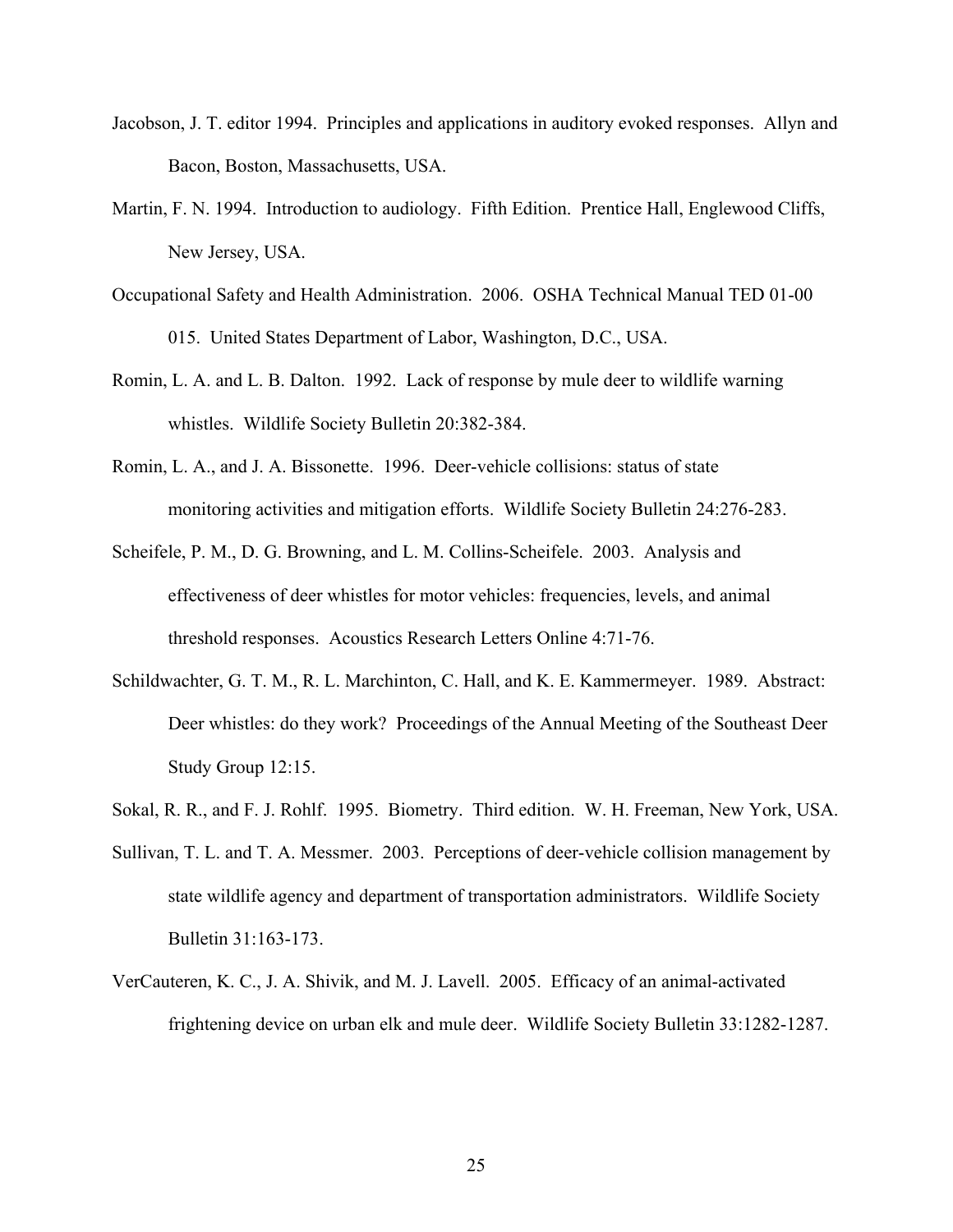

Figure 2.1. Test vehicle equipped with sound-emitting equipment used for observations of behavior of free-ranging white-tailed deer in response to sound treatments at Berry College Campus and Wildlife Refuge, Mount Berry, Georgia, 2006.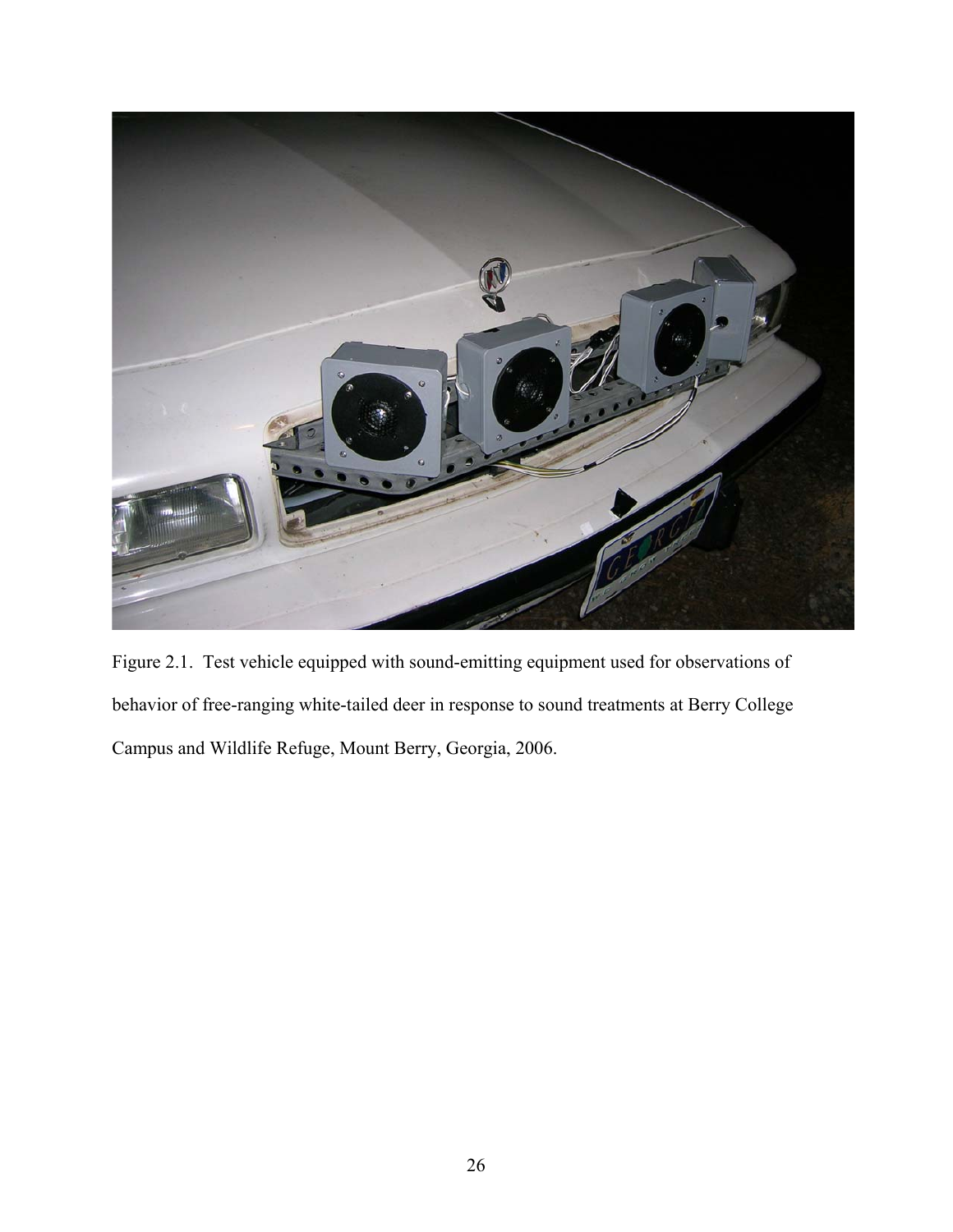

Figure 2.2. Depiction of an experimental roadway section established for testing vehiclemounted sound deterrents on white-tailed deer roadway behavior on Berry College Campus and Wildlife Refuge, Mount Berry, Georgia, USA, 2006.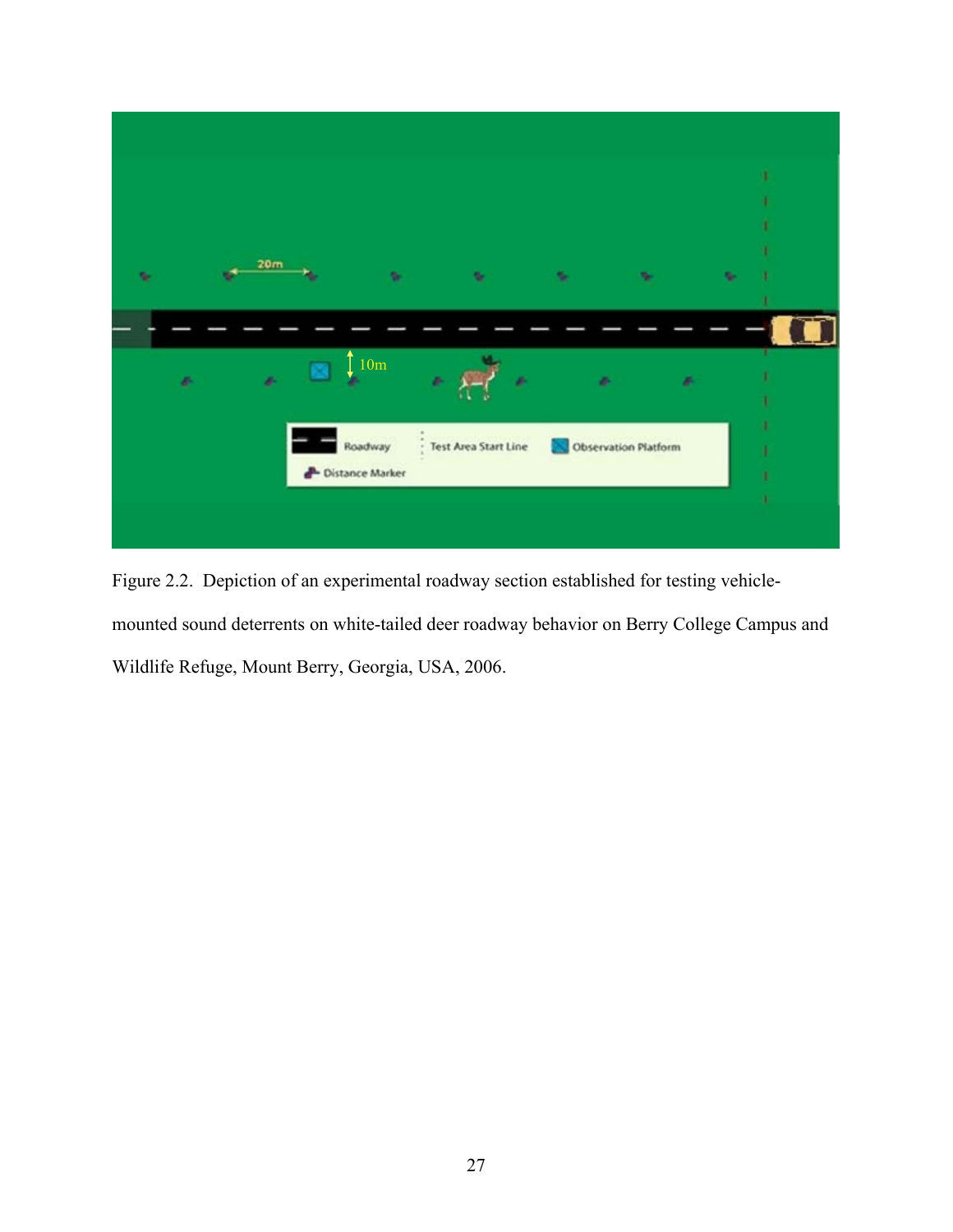Table 2.1. Behavior score categories for white-tailed deer exposed to vehicle-emitted sound treatments based on changes in deer behavior along roadways, comparing periods before the deer was exposed to treatment to when the vehicle passed the deer or interacted with the deer on Berry College Campus and Wildlife Refuge, Mount Berry, Georgia, USA, 2006. Negative scores indicated a higher risk of a deer–vehicle collision (DVC), neutral scores indicated no change in DVC risk, and positive scores indicated a lower risk of a DVC.

 $\overline{\phantom{0}}$ 

|                       | <b>Observation period</b> |                      |  |  |  |  |
|-----------------------|---------------------------|----------------------|--|--|--|--|
| <b>Behavior Score</b> | <b>Before</b>             | <b>During</b>        |  |  |  |  |
| Negative              | Passive                   | Within road          |  |  |  |  |
| Negative              | Passive                   | Active toward road   |  |  |  |  |
| Negative              | Alert toward road         | Within road          |  |  |  |  |
| Negative              | Alert toward road         | Active toward road   |  |  |  |  |
| Negative              | Alert away from road      | Within road          |  |  |  |  |
| Negative              | Alert away from road      | Active toward road   |  |  |  |  |
| Negative              | Active toward road        | Within road          |  |  |  |  |
| Negative              | Active toward road        | Active toward road   |  |  |  |  |
| Negative              | Active away from road     | Within road          |  |  |  |  |
| Negative              | Active away from road     | Active toward road   |  |  |  |  |
| Negative              | Flight away from road     | Flight towards road  |  |  |  |  |
| Negative              | Within road               | Within road          |  |  |  |  |
| Neutral               | Passive                   | Passive              |  |  |  |  |
| Neutral               | Passive                   | Alert toward road    |  |  |  |  |
| Neutral               | Passive                   | Alert away from road |  |  |  |  |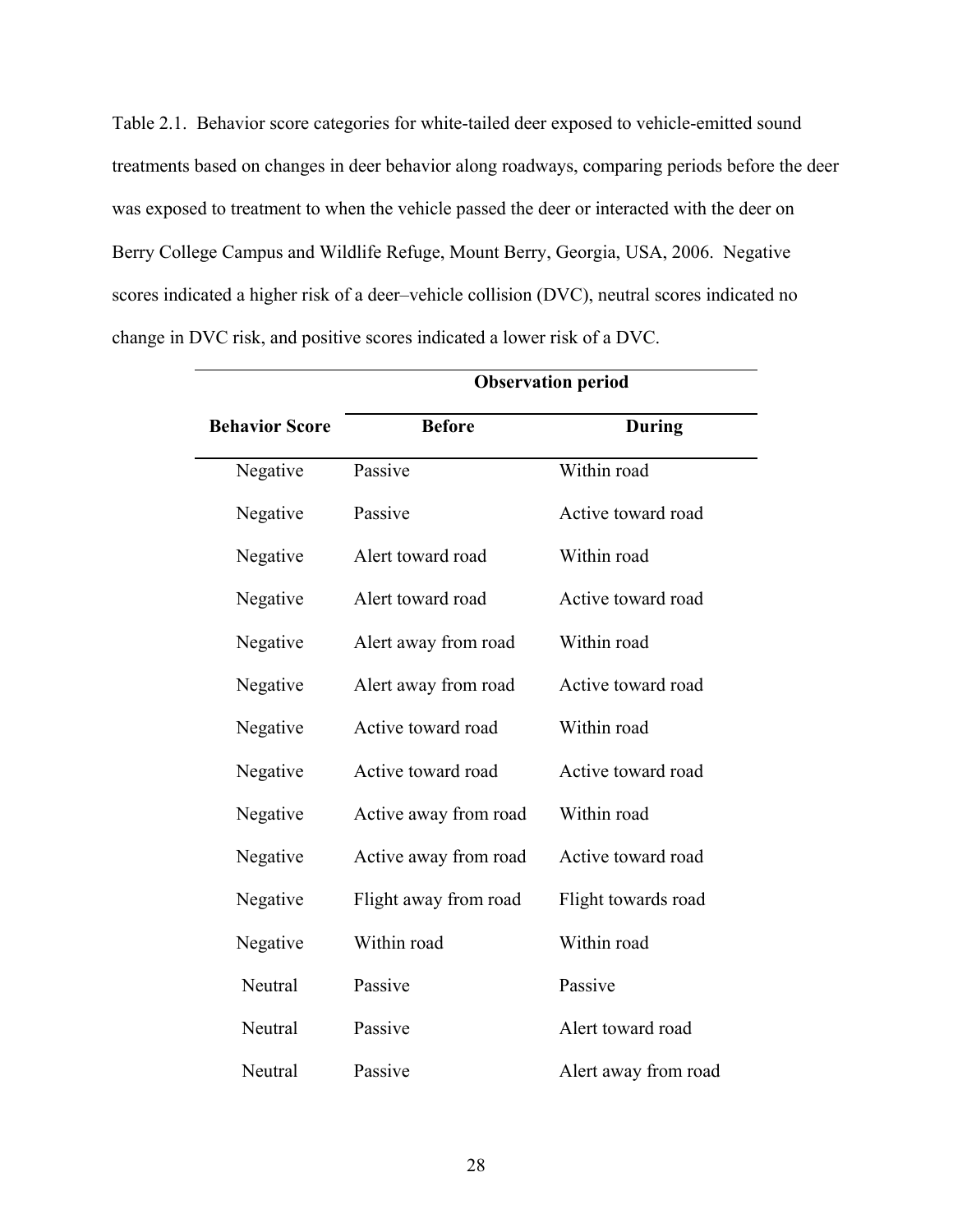| Neutral  | Alert toward road       | Alert toward road       |
|----------|-------------------------|-------------------------|
| Neutral  | Alert toward road       | Passive                 |
| Neutral  | Alert toward road       | Alert away from road    |
| Neutral  | Alert away from road    | Alert away from road    |
| Neutral  | Active toward road      | Active toward road      |
| Neutral  | Active toward road      | Active parallel to road |
| Neutral  | Active away from road   | Alert toward road       |
| Neutral  | Active away from road   | Active away from road   |
| Neutral  | Active parallel to road | Active parallel to road |
| Positive | Passive                 | Active away from road   |
| Positive | Passive                 | Flight away from road   |
| Positive | Alert toward road       | Flight away from road   |
| Positive | Alert toward road       | Active away from road   |
| Positive | Alert away from road    | Active away from road   |
| Positive | Active towards road     | Active away from road   |
| Positive | Active away from road   | Flight away from road   |
| Positive | Within road             | Active away from road   |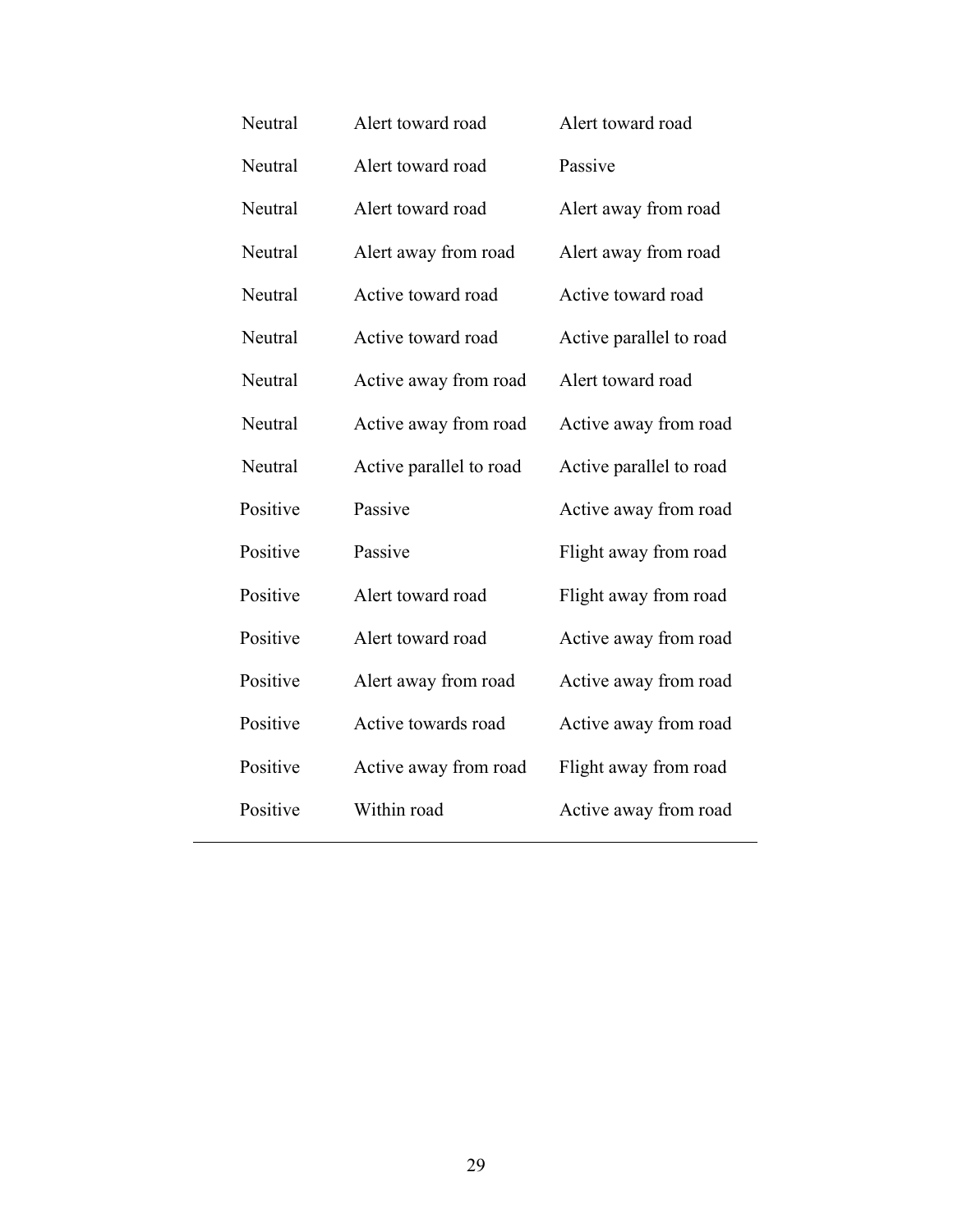Table 2.2. Percent change of white-tailed deer behavioral response scores exhibited by captive deer within a group, compared using a Chi-Square Test of Independence, during pure-tone sound trials at the University of Georgia Captive Deer Research Facility, Athens, Georgia, USA, 2006.

|                  |                  | Behavior change categories (%) |                |                 |          |                  |  |
|------------------|------------------|--------------------------------|----------------|-----------------|----------|------------------|--|
| <b>Treatment</b> | $\boldsymbol{N}$ | <b>Negative</b>                | <b>Neutral</b> | <b>Positive</b> | $\chi^2$ | $\boldsymbol{P}$ |  |
|                  |                  |                                |                |                 |          |                  |  |
| $0.28$ kHz       | 50               | 10.00                          | 74.00          | 16.00           | 0.36     | 0.9999           |  |
| $1$ kHz          | 48               | 4.17                           | 75.00          | 20.83           | 2.54     | 0.9598           |  |
| $8$ kHz          | 44               | 2.27                           | 81.81          | 15.91           | 2.14     | 0.9764           |  |
| $15$ kHz         | 43               | 16.28                          | 79.07          | 4.65            | 6.02     | 0.6450           |  |
| $28$ kHz         | 55               | 9.09                           | 78.18          | 12.73           | 0.12     | 0.9999           |  |
|                  |                  |                                |                |                 |          |                  |  |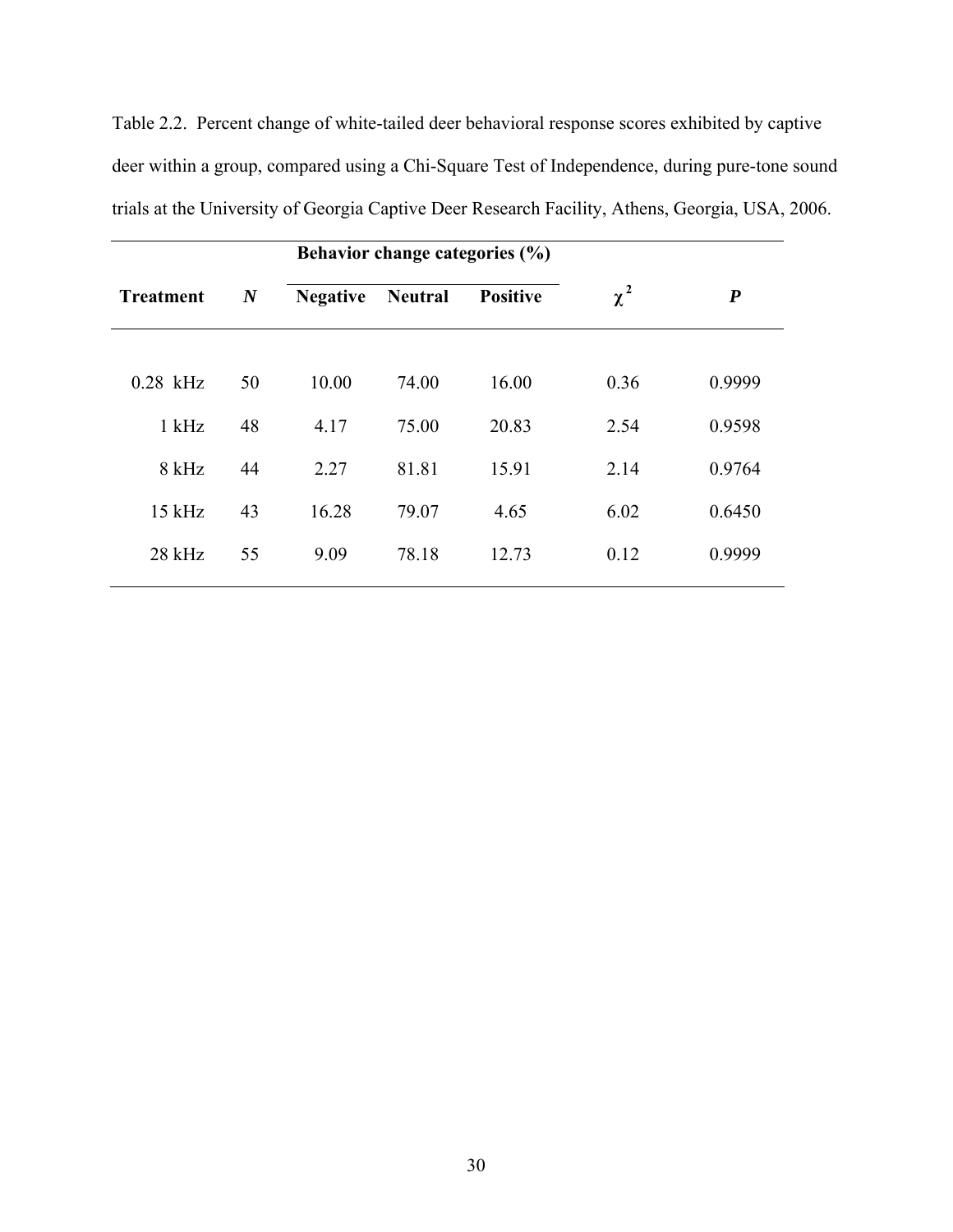Table 2.3. Percent change of white-tailed deer behavioral response scores exhibited by captive deer housed individually, compared using a Chi-Square Test of Independence, during pure-tone sound trials at the University of Georgia Captive Deer Research Facility, Athens, Georgia, USA, 2006.

|                  |                  | Behavior change categories (%) |                |                 |          |                  |
|------------------|------------------|--------------------------------|----------------|-----------------|----------|------------------|
| <b>Treatment</b> | $\boldsymbol{N}$ | <b>Negative</b>                | <b>Neutral</b> | <b>Positive</b> | $\chi^2$ | $\boldsymbol{P}$ |
|                  |                  |                                |                |                 |          |                  |
| $0.28$ kHz       | 36               | 2.78                           | 69.44          | 27.78           | 2.69     | 0.9523           |
| $1$ kHz          | 24               | 8.33                           | 79.17          | 12.50           | 0.61     | 0.9997           |
| 8 kHz            | 27               | 3.70                           | 85.19          | 11.11           | 1.74     | 0.9880           |
| $15$ kHz         | 37               | 8.11                           | 72.97          | 18.92           | 0.05     | 0.9999           |
| $28$ kHz         | 42               | 11.90                          | 73.81          | 14.29           | 1.70     | 0.9889           |
|                  |                  |                                |                |                 |          |                  |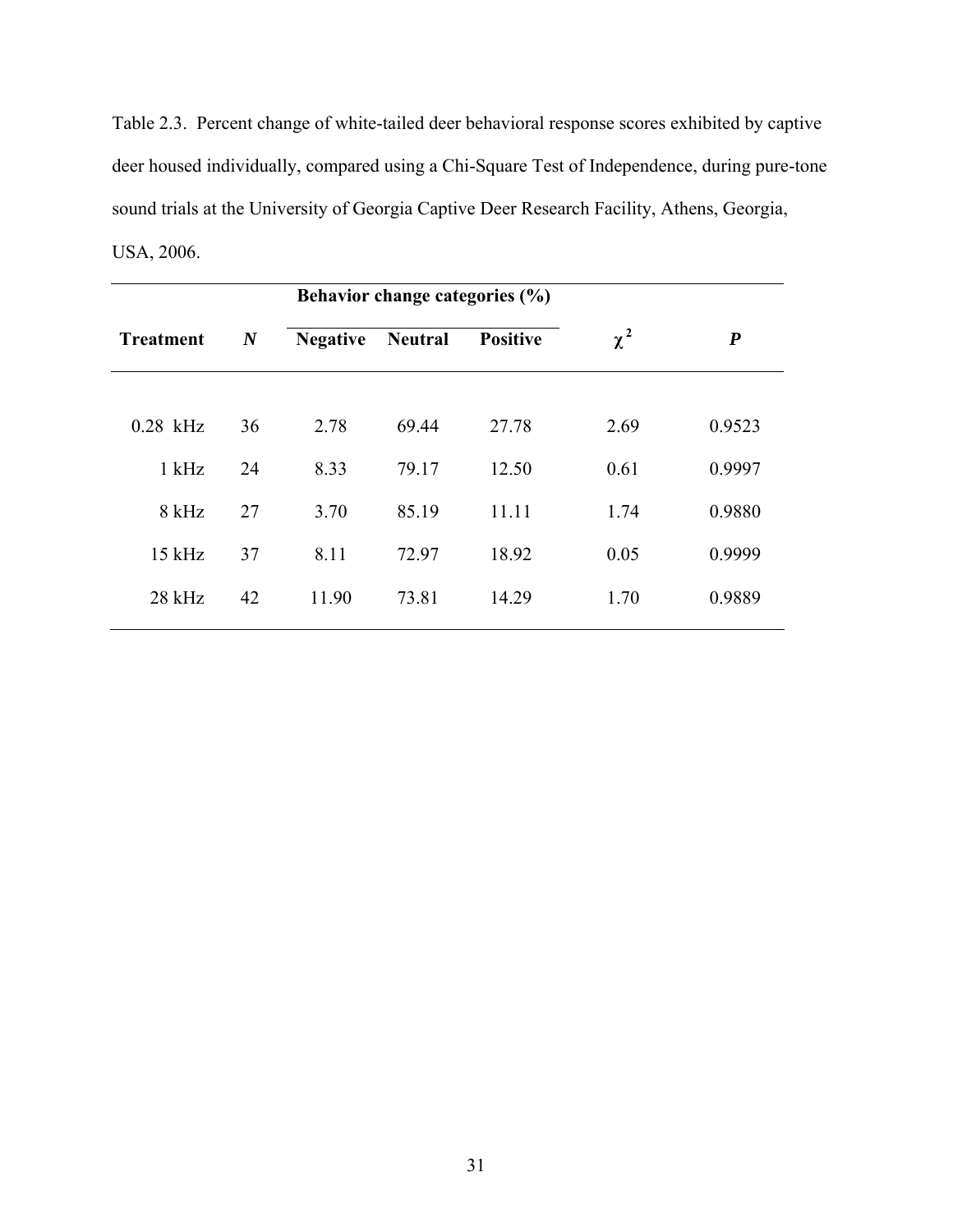|                  |                  | Behavior change categories (%) |                |                 |          |                  |
|------------------|------------------|--------------------------------|----------------|-----------------|----------|------------------|
| <b>Treatment</b> | $\boldsymbol{N}$ | <b>Negative</b>                | <b>Neutral</b> | <b>Positive</b> | $\chi^2$ | $\boldsymbol{P}$ |
| Control          | 59               | 5.08                           | 59.32          | 35.59           |          |                  |
| $0.28$ kHz       | 52               | 13.46                          | 53.85          | 32.69           | 7.58     | 0.0226           |
| $1$ kHz          | 51               | 5.88                           | 56.86          | 37.25           | 0.13     | 0.9371           |
| 8 kHz            | 51               | 5.88                           | 70.59          | 23.53           | 3.44     | 0.1791           |
| $15$ kHz         | 51               | 7.84                           | 58.82          | 33.33           | 0.89     | 0.6408           |
| $28$ kHz         | 55               | 9.09                           | 67.27          | 23.64           | 4.54     | 0.1033           |
|                  |                  |                                |                |                 |          |                  |

of Fit Test, on Berry College Campus and Wildlife Refuge, Mount Berry, Georgia, USA, 2006.

exposed to vehicle-mounted sound-producing devices, compared using a Chi-Square Goodness

Table 2.4. Percent change of white-tailed deer behavioral response scores for free-ranging deer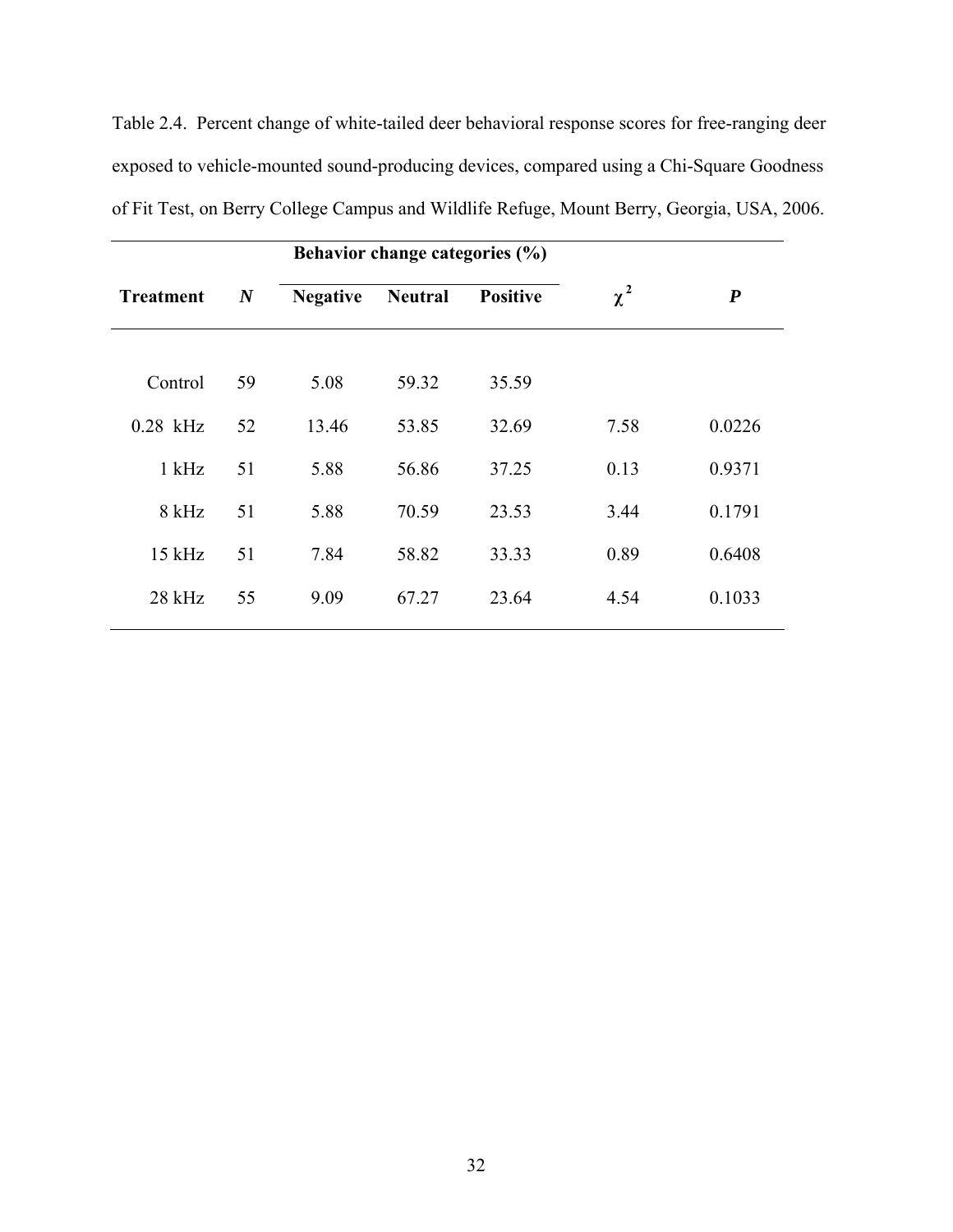### CHAPTER 3

### SUMMARY AND CONCLUSIONS

As public concern over deer-vehicle collisions increases, agencies charged with managing wildlife populations or highway safety are interested in the effectiveness of mitigation techniques, such as deer whistles. Little scientific research has been conducted on the perception and behavioral response of white-tailed deer to sound. Results of previous research on other types of auditory deterrents suggest that sound deterrents may not be a reliable method for altering deer behavior such that deer-vehicle collisions may be prevented. There are similarities between sounds produced by deer whistles and pure tones. Therefore, I evaluated the efficacy of pure-tone sounds throughout the full range of deer hearing for altering the behavior of freeranging deer along roadways.

I first investigated responses of captive deer , looking for a flight response by deer away from the sound, to pure-tone sound treatments to determine which were most applicable in a roadway setting. Because the responses of captive deer did not differ among the sound treatments I tested, I elected to test all 5 pure tones in our field trials. I found that the pure-tone sounds I tested did not alter the behavior of free-ranging white-tailed deer in a manner that would prevent deer-vehicle collisions. Free-ranging white-tailed deer within 10 m of roadways did not change their behavior relative to 4 of the 5 pure tone sound treatments. The 0.28 kHz pure tone sound treatment elicited negative responses from deer in our field trials (i.e., deer were more likely to move towards the roadway and create a dangerous situation along the road edge).